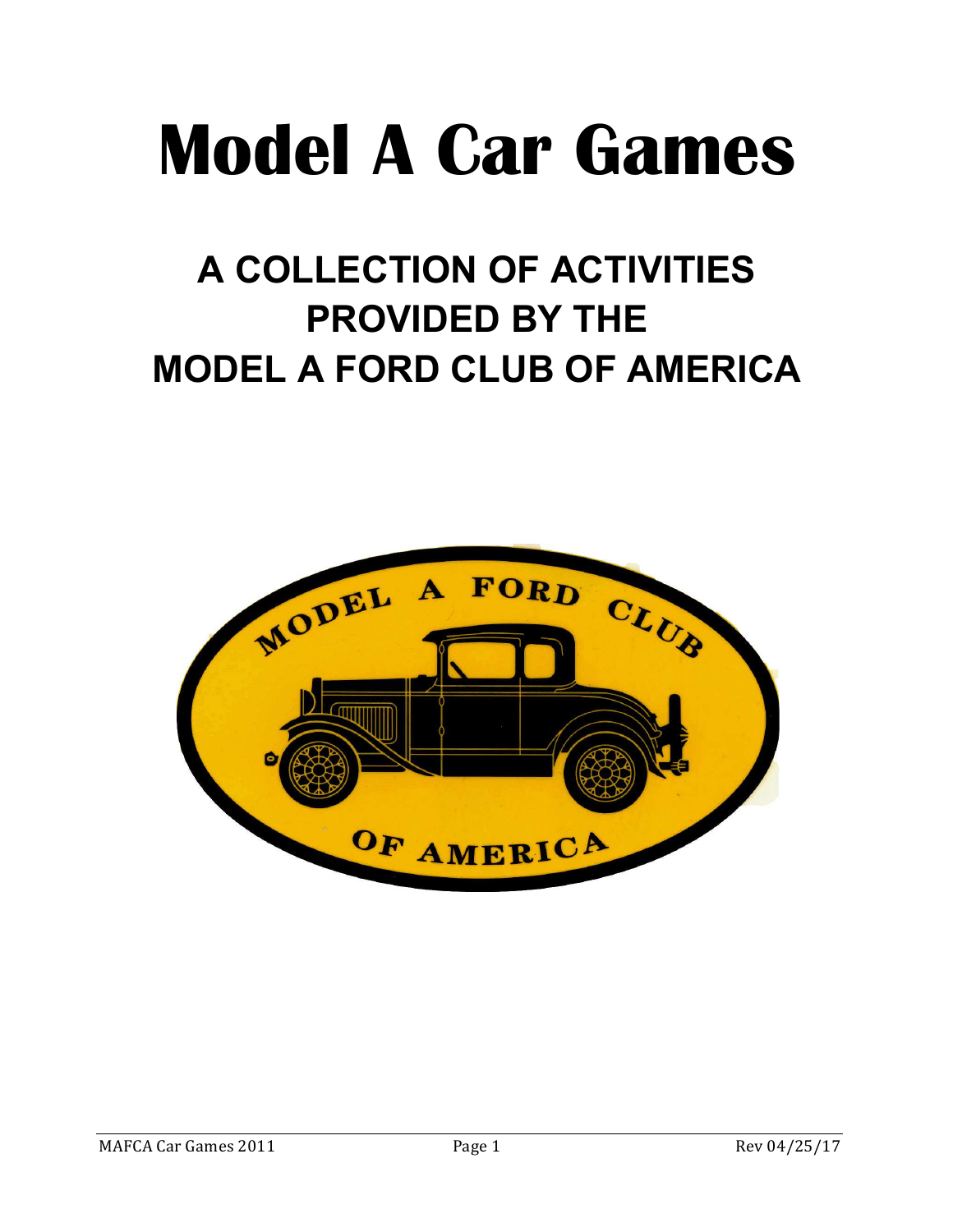## **COPYRIGHT 2011 MODEL A FORD CLUB OF AMERICA**

**The activities suggested in this book are presented for the use and enjoyment of the reader. The Model A Ford Club of America has not reviewed nor researched the safety or risks involved in these activities. Participants taking part in these activities do so at their own risk, and assume all responsibility for loss or injury.** 

**The parties using this information are encouraged to determine the liability of their municipalities, and to contact counsel of the choosing as to any potential injuries or losses which may occur. The presentation of these "games" are only as an educational suggestion, for the pleasure and enjoyment of those people who which to take part in them. No warranties, guarantees, representations, or acceptance of liability shall be inferred from the information presented.** 

**Individuals participating in such activities do so at their own acceptance, and liability shall not inure or be inferred by the contributors of this book. Any claims or statements by the contributors in this publication represent their own opinions and are not necessarily those of the editor, the officers, directors or staff of the Model A Ford Club of America.** 

**THIS BOOKLET contains various activities related to the Model A Ford automobile. They are a collection of games and activities used by various chapters of the Model A Ford Club of America during chapter, regional, and national events. They are provided for the entertainment, education and enjoyment of our members. They should be fun for every one of all ages.**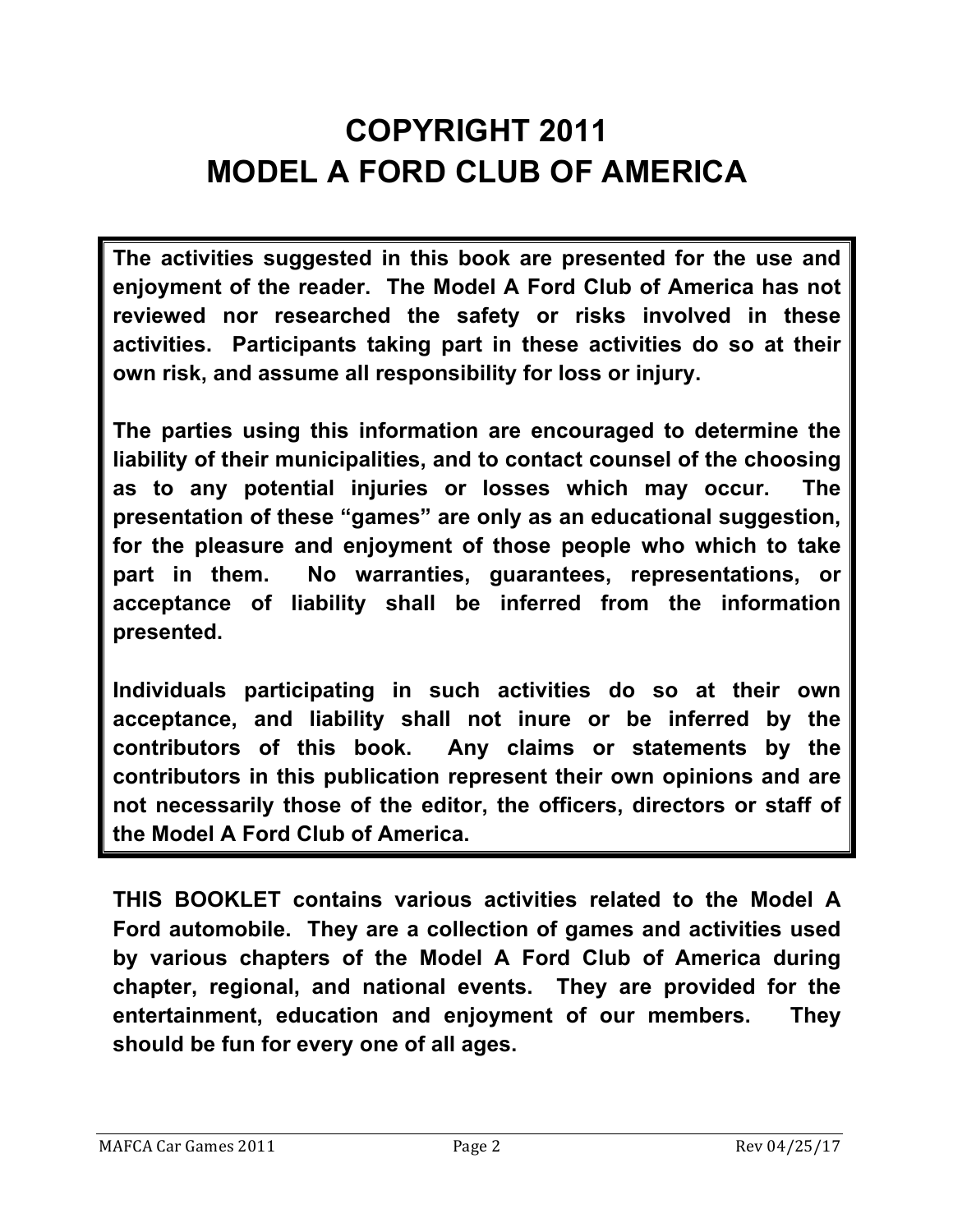**Car games are usually conducted outside in various weather conditions. Careful attention should be given to weather for safety of the activity and the participants. For example, in the hot sun provide adequate shade and water for participants and spectators.** 

**All games involving vehicles have the potential for a mishap or accident. Safety of participants, spectators and property is of primary concern at all times. Event organizers should follow all rules of safety.** 

**Individuals participating in the games should have appropriate insurance on their vehicles and insure there is adequate coverage. Participants understand their participation is voluntary and not coerced in any way.** 

**In the past there were car games that involved actions such as blindfolding the driver, and racing with a vehicle to complete an activity. These types of games are no longer considered appropriate as they often negate insurance coverage and create a large liability risk. You will find that timed events are no longer listed since timing creates a "race" atmosphere which voids insurance. Even slow "races" are timed events and excluded. Even activities such as "gravity drag races" where the engines are not running are considered a race. Users of this booklet are responsible for ensuring activities comply with insurance requirements.** 

**These games can be used at picnics, rallies, club meetings, or meets where appropriate. By carefully selecting the games to fit your group they should be fun for everyone. There are games for non-drivers as well as drivers.**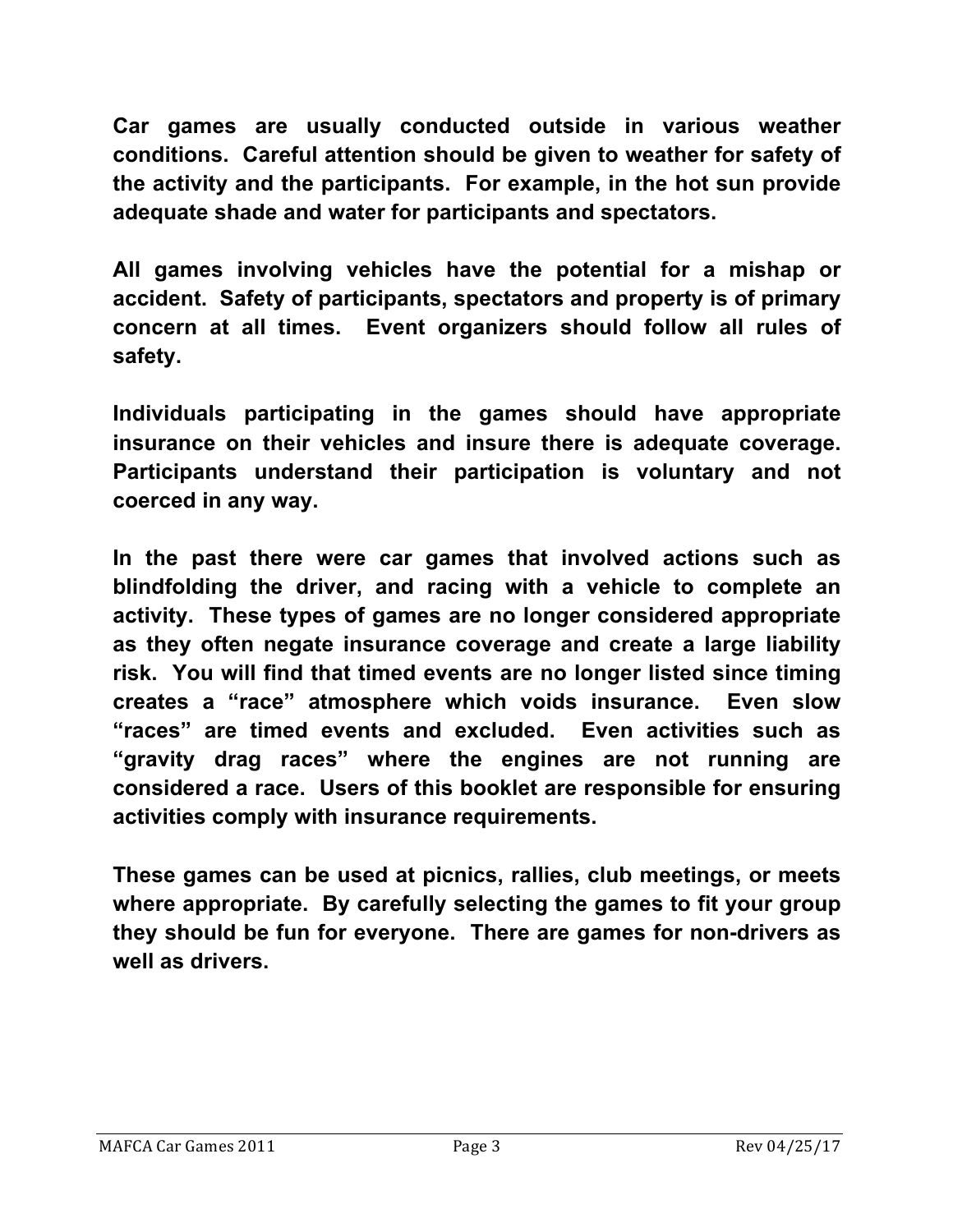This book is divided into sections:

- **Weather or not** designed for hot or cold conditions or inside locations, these games do not directly involve the use of a vehicle
- **Almost standing still** these activities use a vehicle, but it may not be necessary for it to move
- **Solo-driver games** only the vehicle driver is required for these games and they are a test of the driver's skill in handling his/her vehicle
- **It takes two** a driver and passenger must work together to accomplish an activity and are a test of driver skill and communications with each other
- **Starters for a Rally** These games can be used during a rally to test the observation skills of the participants.
- **Tie Breakers**  Sometimes two or more participants will have identical scores. Several tie-breaker events and tests are offered.

Enjoy!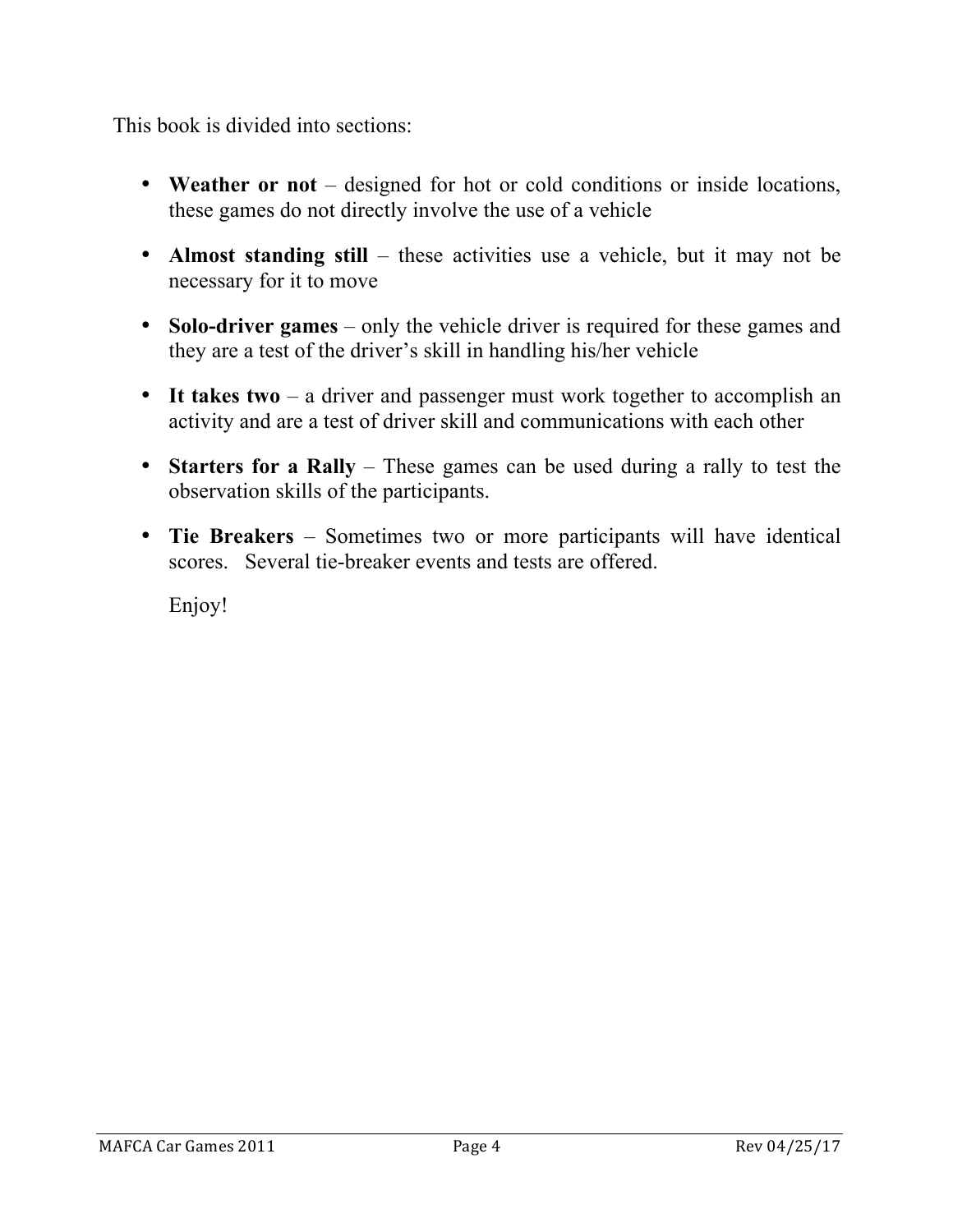This group of games can be used for:

- The less informed (non Model A drivers)
- A day too hot to leave the shade tree
- An inside location (meeting, banquet, etc.)
- During a surprise change in the forecast

### 1. **Dollar Bill Game**

Contestants take a dollar bill from their wallet and try to match their license plate numbers. The closest match to their own tag wins all the money. Nonowners MUST pick a car before reaching for their greenbacks.

#### 2. **Jet Launching**

Give the participants a long balloon and have them blow it up, but do not tie the ends. Identify the balloon with the participant by color or a pen. With all contestants standing on a line, launch all balloons. Furthest distance wins.

### 3. **Tire Pumping Contest**

Have the contestants try to pump up a tire to a certain pressure in the shortest time possible. Use the same tire pump and start with the same pressure for all participants. Pick a pressure lower than 35 lbs.

A Model A tire is deflated with a gauge put in the line between a tire pump and the tire. Using a stop watch the contestant has 20 seconds to see how much air the can put in the tire. Most air wins.



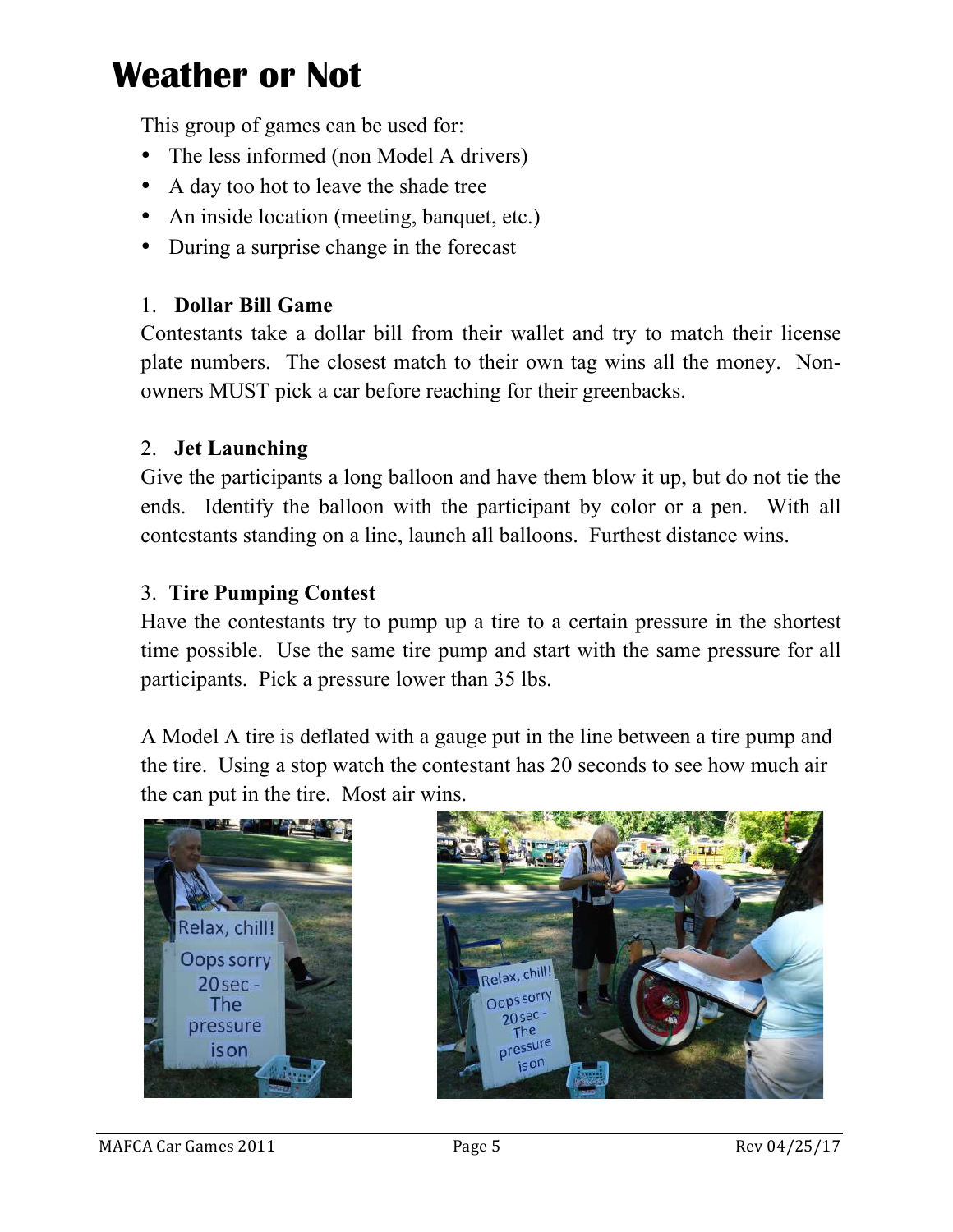### 4. **Grab and Feel**

Several Model A parts are put into a bag or box. You have four minutes to identify them by touch, with no peeking, and you must use the correct Ford terminology. A paper bag will make it more difficult than a plastic bag. A cardboard box with hand holes and gloves provided will slow down the experts. It is best if the contestant whispers the part name to the scorekeeper so the competition can't get an advantage.

A variation of this game is to have approximately 40 small parts in the box with about  $\frac{1}{2}$  Model A and the rest "other" car parts. The contestant has 4 minutes to separate the Model A parts into a separate corner of the box. One point for each Model A part and minus one for each "other" part put in the Model A pile. High score wins.

### 5. **Donkeys and Elephants**

Draw a large circle on the ground about 25 ft. in diameter. Blow up balloons and tie each with a 4 ft. long piece of string. Tie the other end to the contestant's belt in back. On signal, try to stomp on the balloons and break them. Contestants cannot use their hands and those with a broken balloon must leave the circle and are not allowed to break any others. The last 'Republican or Democrat' is crowned the winner.

### 6. **The Creeper Race**

This is a timed event using any garage creeper board; all contestants use the same one. The contestant lies on their back and with their feet, pushes the creeper around a pylon, past obstacles, and back to the start line. This requires a good concrete or black top surface and the course should not be more than about 50 feet in length.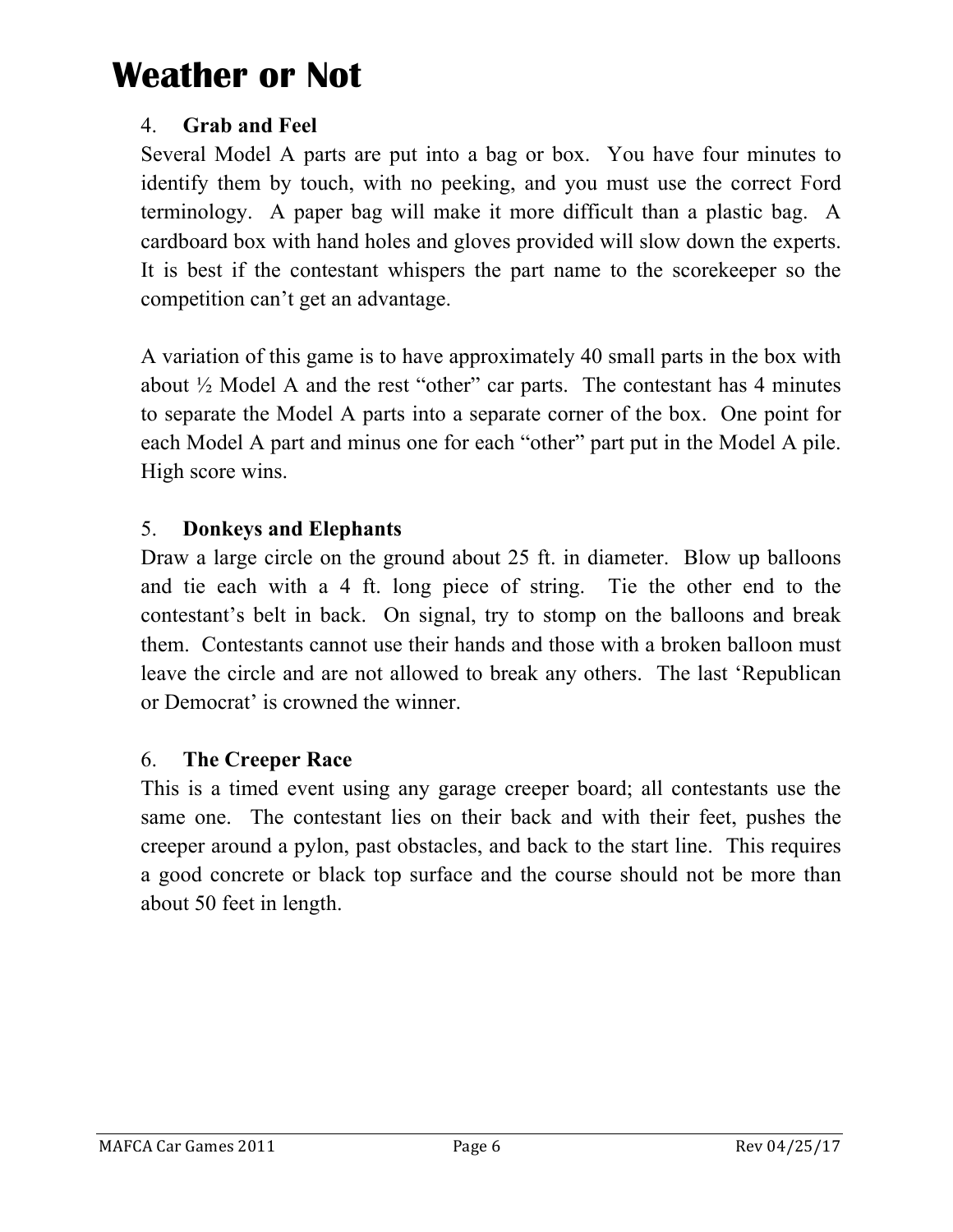### 7. **Shoe Mix Up**

Have all the ladies sitting in a very large circle. Remove one shoe from each lady and mix them in a pile in the center. The men (or kids) go on a signal to find the right shoe, return, and put it on the lady. The runners can start from behind, or better yet, at an inner circle where seeing the matching shoe is more difficult.

### 8. **Balloon Breaker**

Attach a balloon to a time pump and pump until it breaks. Use a timer to produce a winner.

### 9. **Bottle Game (for all ages)**

A belt is put around the contestant's hips. At the rear, a string is attached to the belt and a valve stem (or axle key). Adjust the string so the valve hangs 8 inches higher than the receiving coke bottle. Squatting or crouching, the contestant gets the valve into the bottle. The event is timed with points deducted for any knocking over the bottle. Best time wins.

### 10. **Fill the Bottle**

The men lay on the ground in a circle with a pop bottle on their forehead. The ladies try to fill the bottle with water drawn from a tub using a small paper cup. Put the tub in the center of the circle. (Ice water, if you dare!!) On the go signal, the ladies deliver water and try to fill the pop bottle. After a minute or two, stop the clock and measure the water. The couple whose bottle has the most water wins.

### 11.**Egg-zactly**

Man and wife or mixed couples make two lines facing each other to play catch. On the start signal, each line tosses a raw egg to their partner. If the egg breaks the couple is out. After each round the successful couples take one step backward to increase the distance. Unlucky couples just watch. Continue the catch and step back until one couple remains. Round balloons filled with water, or tomatoes, will also work but what would you name the game?

### 12. **Changing Spark Plugs.**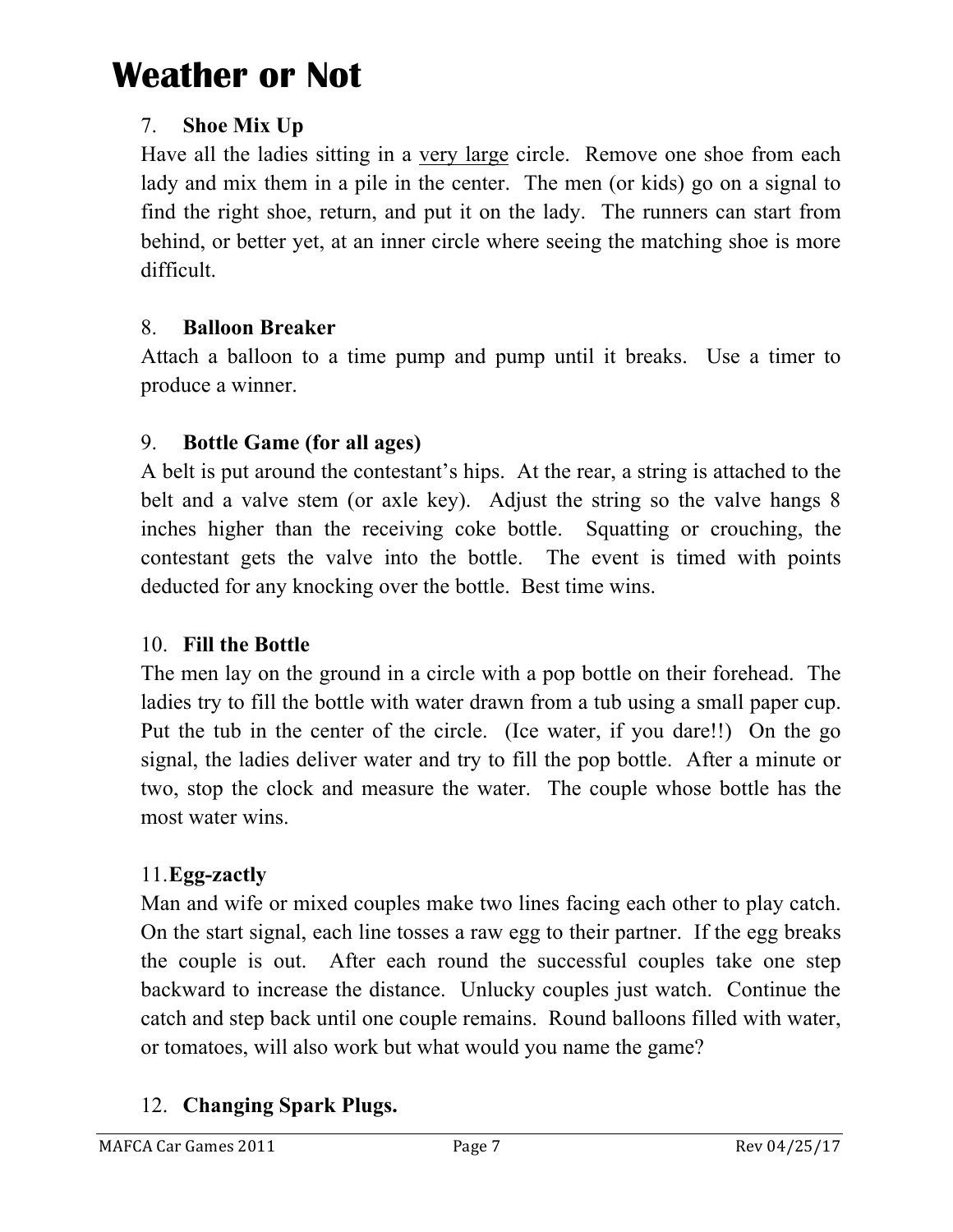For a timed event, have two cylinder heads on tables several feet apart. You may put obstacles such a tires or balloons between the tables to make it more difficult of you wish. (tires, balloons, 2x4's). A contestant removes two plugs from head #1 using a Model A wrench and then runs/walks the course, and installs the two plugs in head #2 to stop the clock. Best time wins.

Variation: Have two wrenches of different size on the tables so the contestant much chose correctly – a Model T wrench works well.

### 13. **A or Not**

A large box with two gloved arm holes is filled with approximately 40 small parts, half are Model A and the others half are not. Contestants have 3 minutes to feel the parts and separate the Model A parts into a pile. Scoring 1 point for each Model A part put in the pile. Any non-Model A parts put in the pile receive a -1 point. It is possible to have a negative score.

#### 14. **Valve Toss**

Driver and/or passenger stand inside of inner tubes or at a line approximately 6 feet away from a Model A oil pan. Each person has four genuine Model A valves. One point is earned for hitting the pan. Three points are earned for each valve that stays in the pan. High score wins.

### 15. **Rim/Tire Roll**

Rolling a tire or rim, even around obstacles, is fairly easy. For a good variation, be sure the rim is bent and/or the tire is oval shaped (tie it to shape). Be sure the obstacle course includes a path through the spectator section. This is a timed event and the shortest time through the course wins.

#### 16. **Safety Check**

Pick 10 items such as: fire extinguisher, seat belts, tool kit, tire pump, jack, spare points, tire pressure gauge, spare brake light bulb, spare condenser, spare headlight bulb, crank, patching kit, etc. Award 1 point for each item carried. This activity provides an opportunity to stress safety features in your club.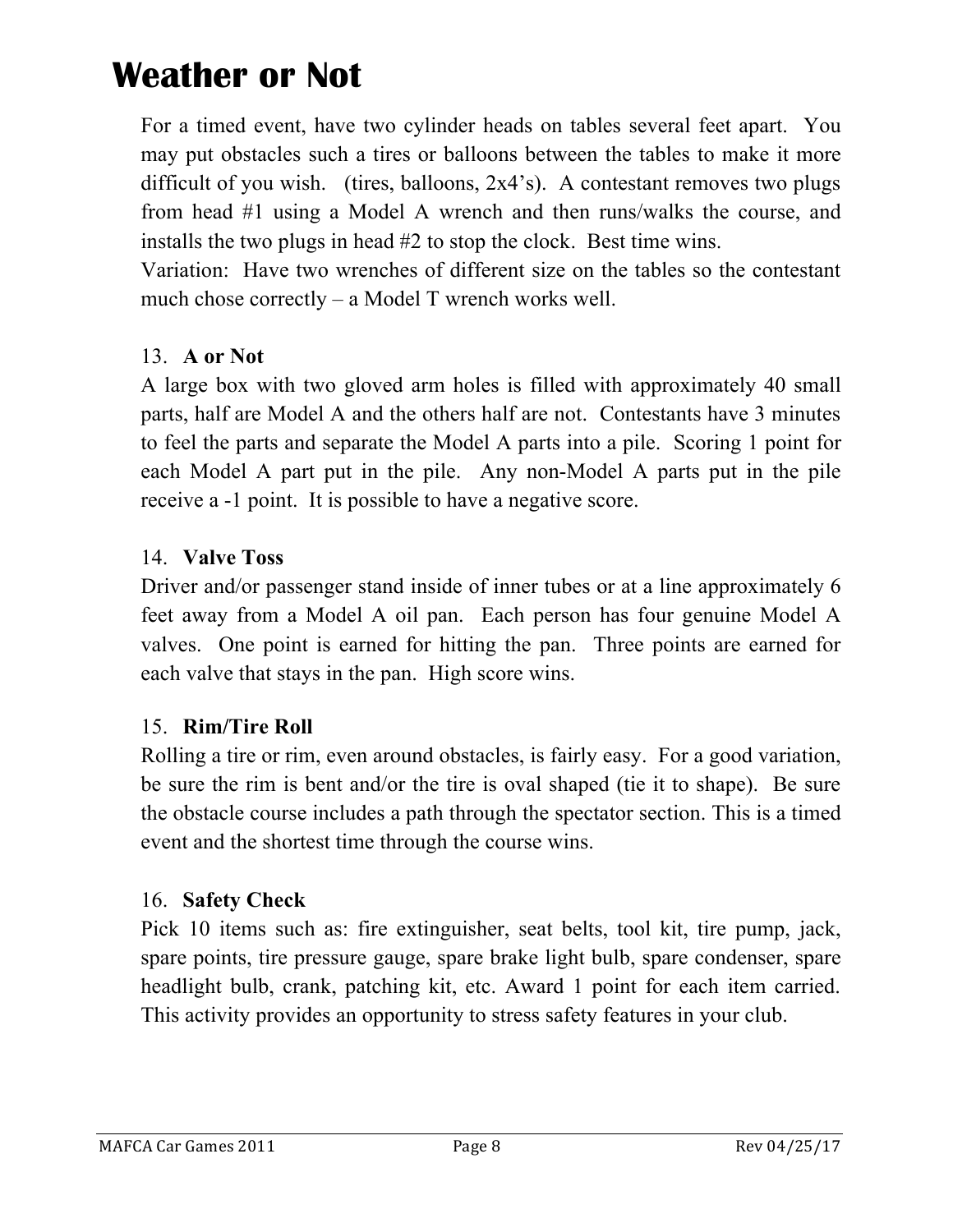#### 17. **Oil Burner**

Check vehicle's dip stick. Closest to full mark without going over wins.

#### 18. **Wet T-Shirt Contest**

Two Model A tires are used as targets, one 10 feet from the line and the other 20 feet away. Contestants are given three wet tshirts to throw into the target. 1 point for landing on the tire and 3 points for being entirely within the tire, and no points for missing. High score wins. Ladies throw to the 10 foot tire and gentlemen to the 20 foot tire.

Yes it gives ladies an advantage, but they are supposed to win wet t-shirt contests.

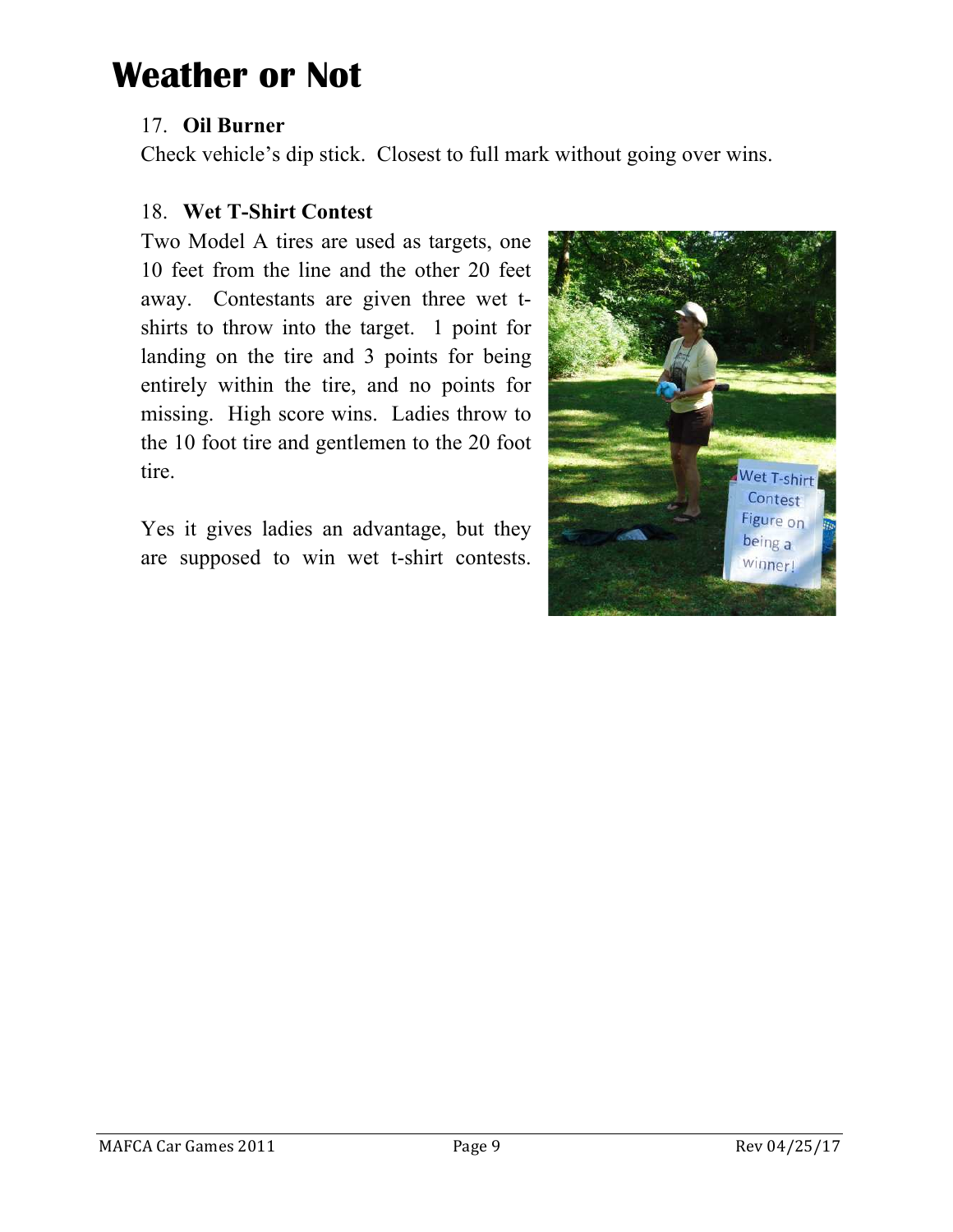Kids, guests, or non-Model A'ers make great judges for many of these games. Don't let the spectators get bored. Put them to work. Tried each game selected in advance so you have enough materials and time. A few tie-breakers are suggested at the end of this section.

#### **1. Balloon / Emissions Test**

Attach a 12" balloon to the exhaust pipe. Start the engine and idle until the balloon pops. The fastest times wins, but watch for and penalize gas revs. This activity requires a "cold" exhaust so the balloon does not melt onto the tail pipe.

#### **2. Windshield Wiper Strokes**

Get your wiper control set for its fastest speed. Restart the engine and turn on the wiper motor. Most number of wipes in 10 (or 20) seconds wins. Electric motors cannot compete. Sorry!

### **3. Dry Carburetor Test**

Start the car and idle. Start the clock when the gas cock is shut off. The longest idle time wins. Go to the last cough/gasp of the engine. Variation: shut off the gas before starting the clock timing will include the grinding to start up. No start, no play.

#### **4. Miles Per Gallon**

Start, idle, and turn off the gas cock. Ease out the clutch and turning in a TIGHT circle, measure the number of turn completed on the distance used before the engine stalls. Longest distance traveled wins.

#### **5. The Horn Test**

Line up the cars with the headlights ON and the engines OFF. Blow the horn. Judges determine the best sounding AA OOG GAA. For a tie breaker, have the semi-finalists do it over and over and over!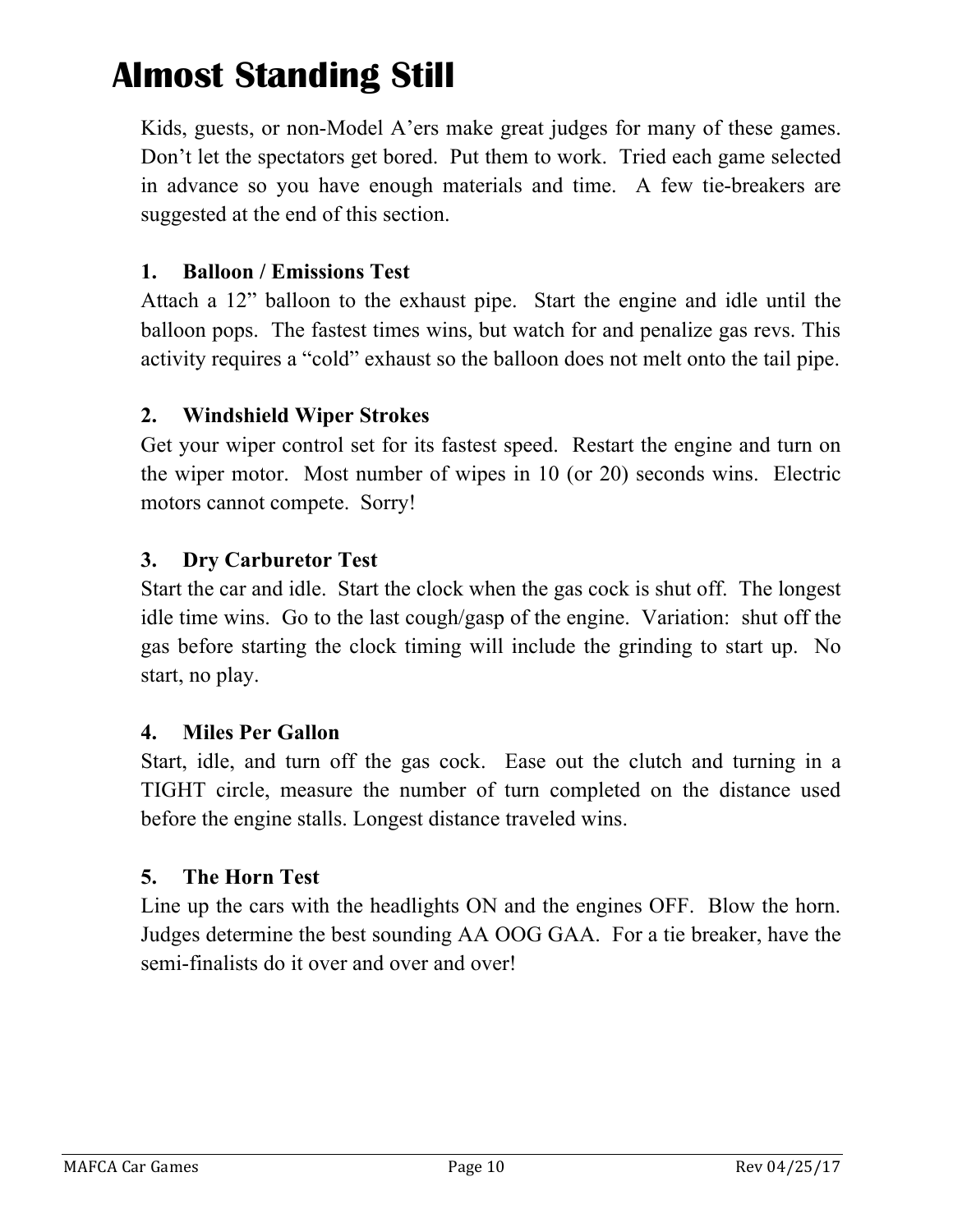### **6. Hand Crank Starting**

With the ignition on, gas on, and the spark plug retarded, try to start by hand as quickly as possible. The least number of crank turns wins. (Give enough instruction on the thumb position so the EMTs are not needed)

### **7. Tire Changes**

Lay a jack and crank in front of each car. Start the clock, jack up a front wheel, remove the tire, and roll the tire through an obstacle course and back to the car. Install the tire and place the jack and crank where it was found. This is a time trial and the obstacle course can be as complicated as needed, as some Model A'ers have had a lot of practice with a jack.

A variation is to have a second tire and wheel available, the participant removes one wheel and replaces it with the other. Torque lug nuts to 25 ft. lbs. so all start off the same and it does not take an extreme amount of effort to remove.

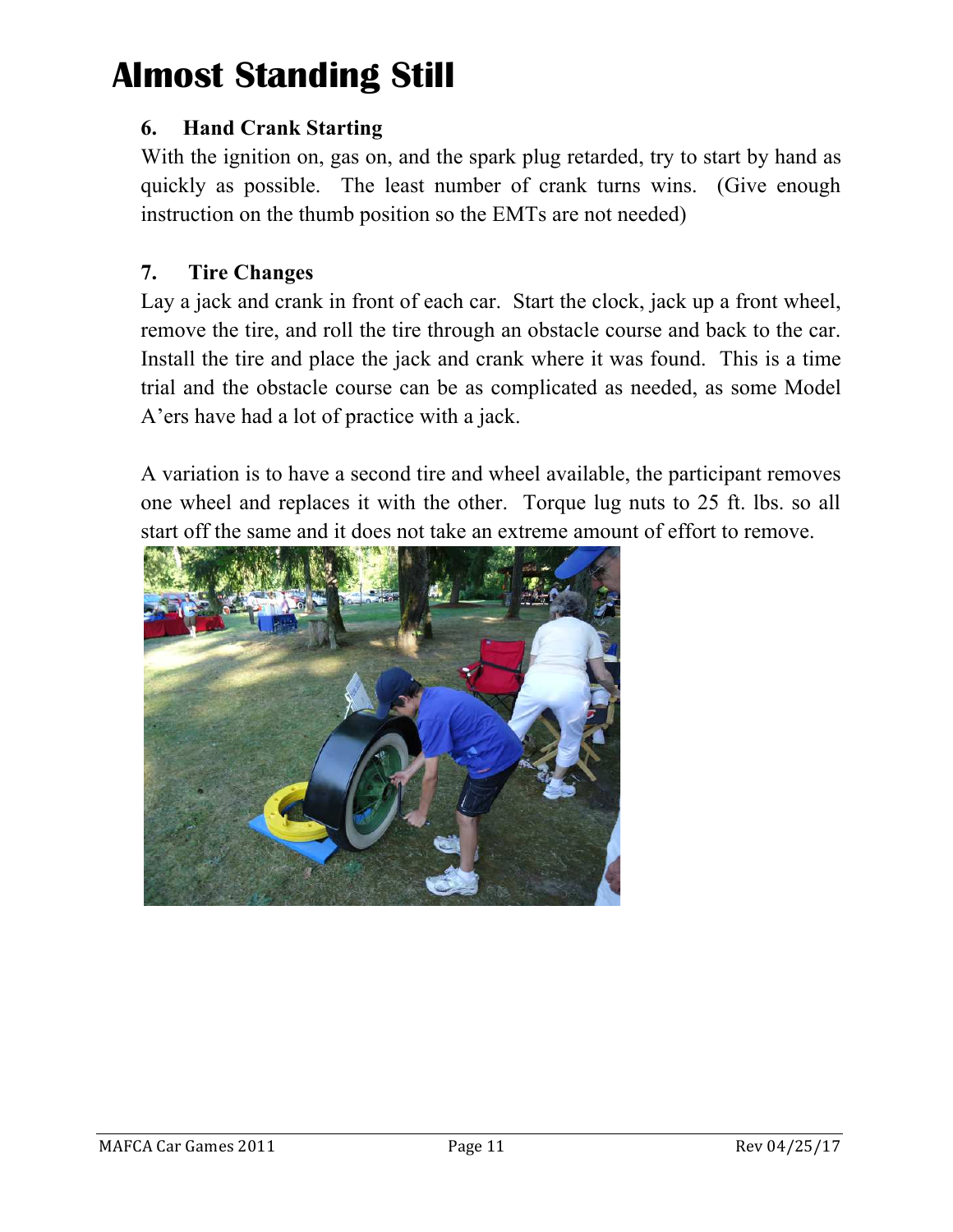

NOTE: Once all contestants are done, ensure lug nuts are properly tightened before vehicle drives off – 64 ft. lbs. is recommended.

### **8. Get The Tape Measure**

The car is to be parked with the center of the front wheel on a cross line. The driver, looking ONLY straight ahead, will drive forward and park the rear wheel on the cross line used for the front wheel. Closest to the line wins.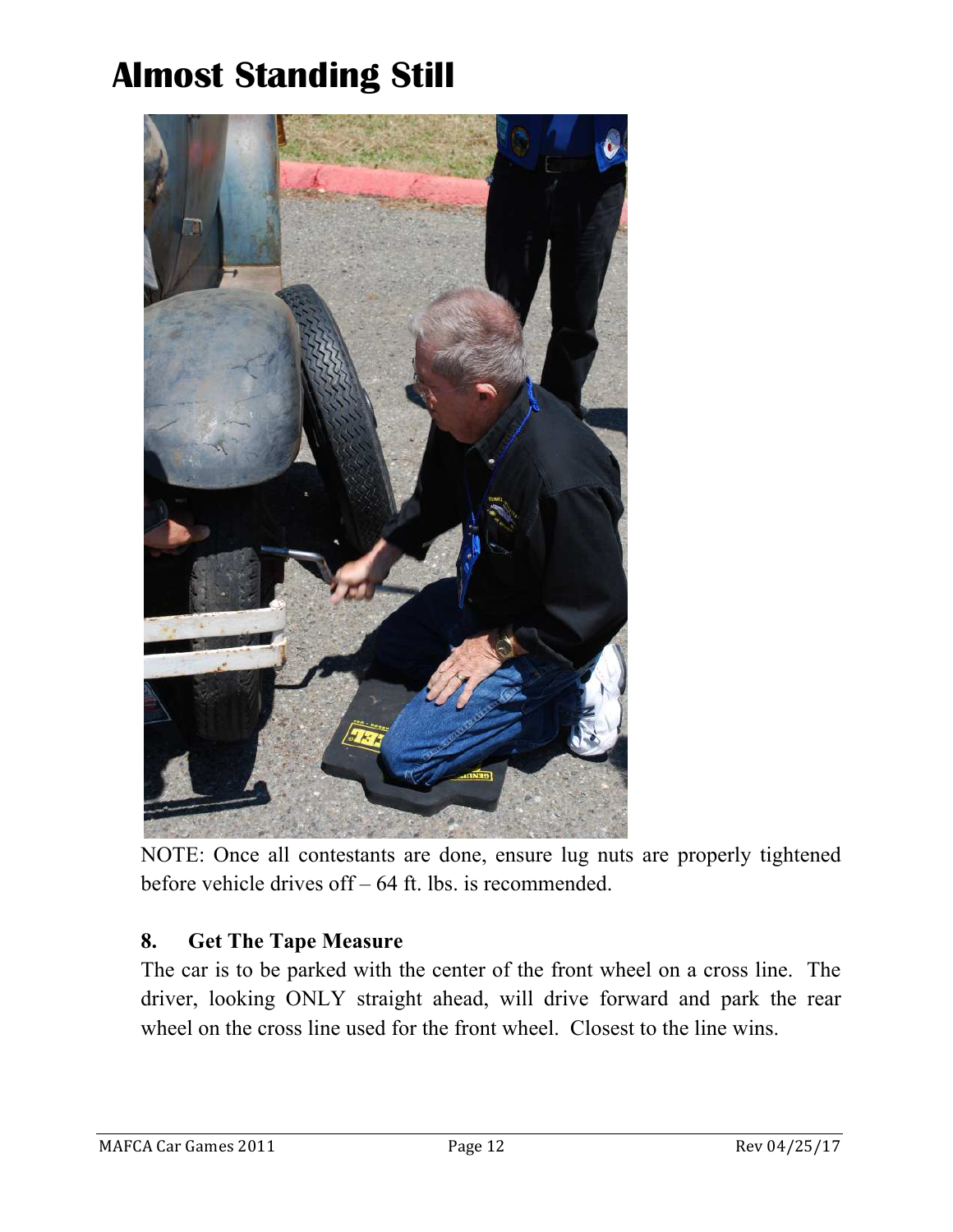### **9. Wheel Roll**

The object is to make one and only one complete revolution of your Model A Wheel. A chalk mark will be made a the bottom of your tire, you will then drive forward until you think the chalk mark is back on the bottom of the wheel. Scoring is 5 points for each  $\frac{1}{4}$  revolution. If you go too far 5 points will be deducted for each ¼ revolution too far. 20 points

#### **10. Ten Percent Solution**

Jack up the right rear wheel. Have the driver spin the wheel until the odometer's tenths column reads zero. Lower the car back to the ground and place tape over the odometer. Driver then drives in a circle until they feel they have gone two tenths of a mile. Judge removes tape and records the reading. The closest to two tenths, without going over is the winner.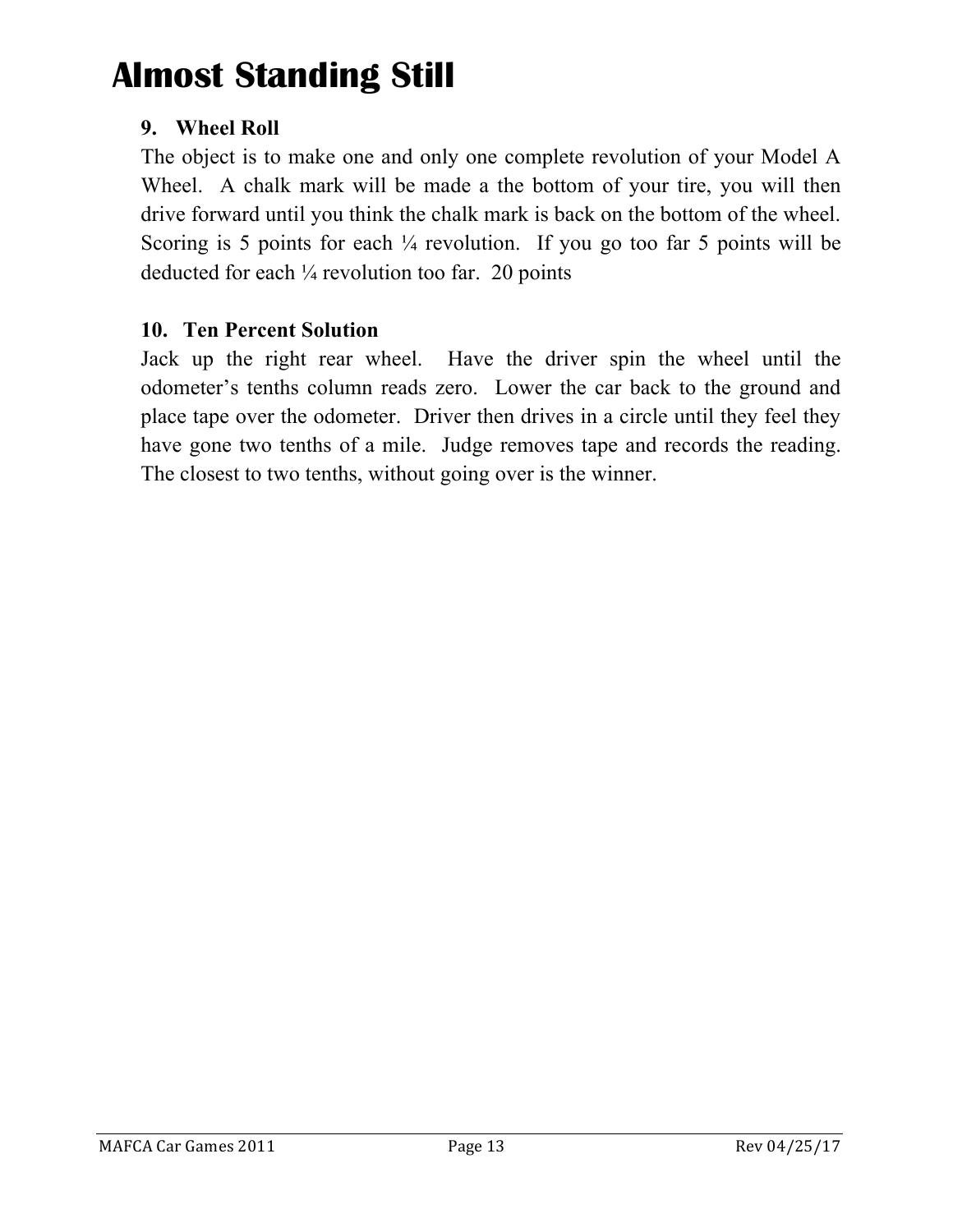You can make as many variations as there are 'heads' on your committee. Many of these games can be run backwards or with blindfolds (with a helper). Don't forget ribbons, trophies, and prizes are part of the fun. Be sure to do a test run before "D" day.

#### **1. Balancing Act**

Assemble a Balancer so that a car can drive up on and find the balance point. Make it a timed event with a maximum time or number of attempts. The car using the least amount of time is the winner.



#### **2. May Pole**

THIS IS THE CLASSIC CAR GAME. There are as many variations as valves in a Lincoln V12. You don't even have to do it in May! Here are some suggestions, but let your mind wander. (I know it wanders, I mean create!)

An old wheel with a four-foot pole pointing up to the stars will do (or pound a four-foot pole into the ground). To the top of the pole, attach a 25 ft. rope/string. In the center of the rope, tie a bell or weight. Tie the other end of the rope to the door handle (right in the USA, left in the UK). The driver then drives in a circle around the pole staying far enough away so that the bell/weight does not hit the ground or pull over the pole. If this proves too easy, drive the course backward.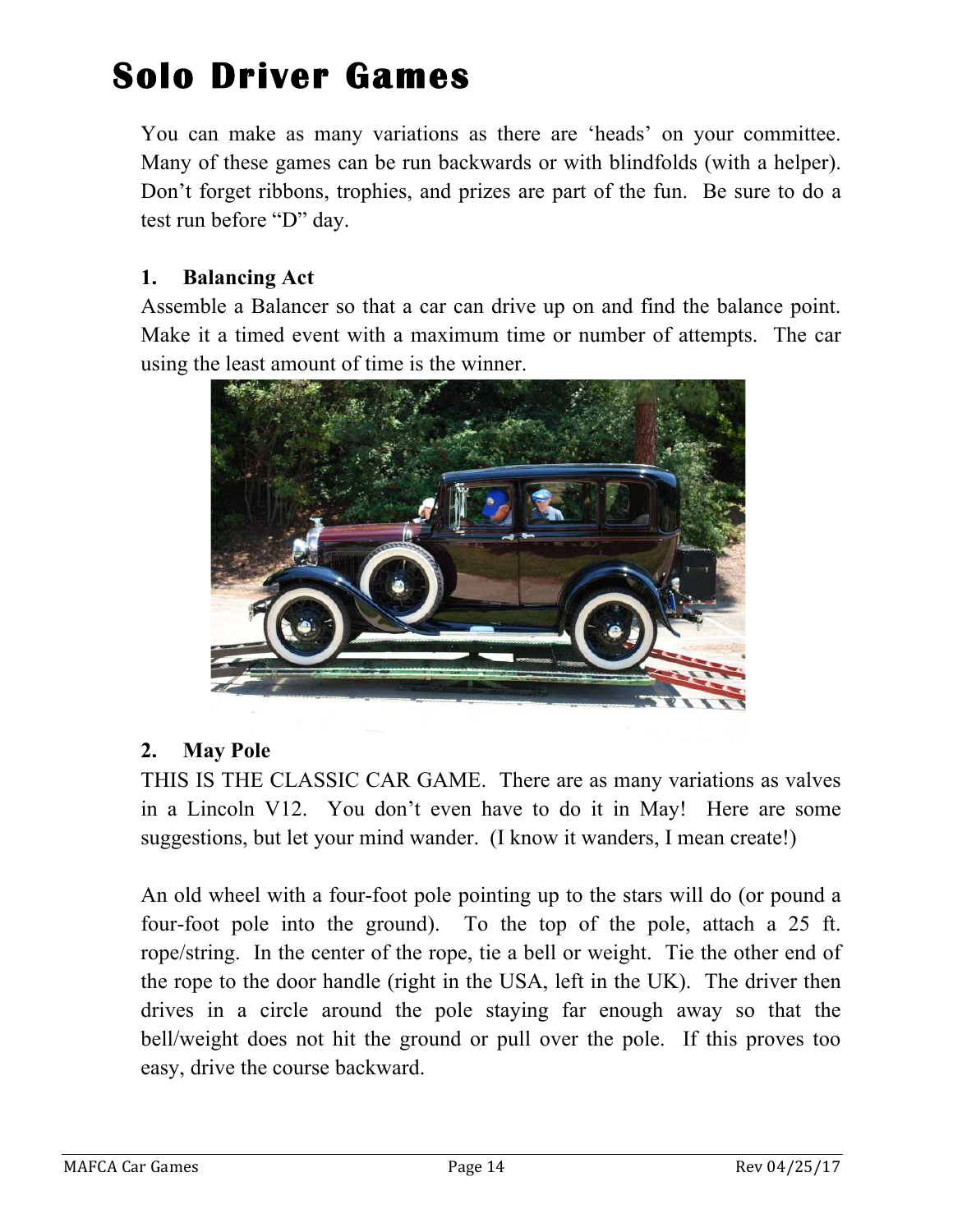Each vehicle can be asked to make three complete circles with points deducted if the bell/weight touches the ground and disqualification if the pole is pulled over. Alternately, vehicles can be given 3-5 minutes to make as many laps a possible with points deducted if the bell/weight touches.

### **1. Dress up and Go**

At ten feet intervals from the finish line, place the following objects:

The driver's car

Wallet

Left shoe

Left sock

Car keys

The starting line is ten feet from the car keys. Line up the cars, have the starter yell go. Drivers must get dressed, pick up the wallet and keys, and start the car. First car running gets the prize.

**NOTE:** This game has been modified from previous versions where the cars then raced to a finish line. This has been done to comply with insurance requirements and to increase safety.

### **2. Cocktails for Two**

Using two long stem wine glasses (plastic), place one on each running board. Fill the glasses to the brim with water and drive forward over a course littered with obstacles of 2 x 4's laid across it. The car that spills the least amount of water wins.

### 3. **Loading Dock**

Place a sheet of plywood vertically, like a wall, at the dead end. The plywood should be lightly braced so if struck it will fall. The driver will back up until his bumper almost touches the wall. He then sets the parking brake, switches off the engine, puts the car in reverse gear and gets out. Closest to the wall without touching wins.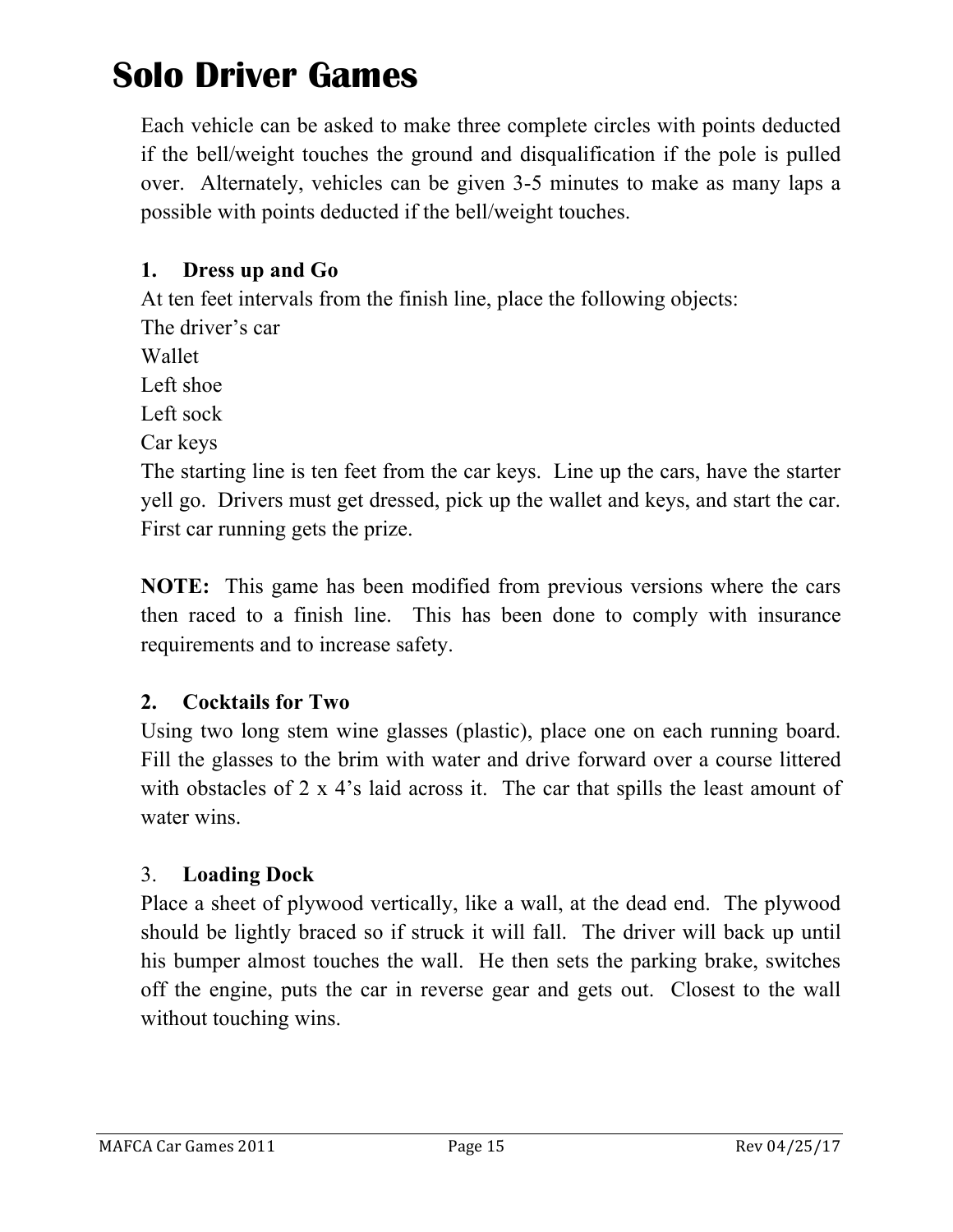### **4. Reverse Spot Race**

Place a cardboard 'red' spot [target] on the course. The driver, using only reverse, attempts to put his right rear tire on the spot. Measure from the center of the tire to the center of the spot, to a fraction of an inch, the car closes is the winner.

### **5. Pop and Go**

Driver drives car forward to a "judge" who hands the driver a new balloon. Driver turns the engine off and sets the parking brake. The driver leaves the car, blows up the balloon. Then sits on and breaks the balloon on the passenger running board. Driver returns to start the engine. Best time wins.

### **6. The Grab Bag**

The car drives up to a tub of peanuts, ping-pong balls, oranges, or potatoes (whatever is in season). The driver shuts off the car, gets out and tries to grab as many items as possible and runs 20 feet to deposit them in another tub. He then races back to his car starts it. Each item moved from one tub to the other receives a point. High score wins. The driver may not use their shirt to carry items, only what can be held in the driver's hands and arms.

#### **7. Parking Test**

This event tests your ability to park in a tight garage. Use 2 x 4's for the garage outline (8 x 16'). First drive forward into the garage, back out and then drive a short course around some cones. Then back into the garage around several cones. Place the cones to make the turn more difficult. Hitting a cone or the garage 'wall' will earn 5 points each time. A "perfect" score would be zero. The lowest score wins.

### **8. Stop ON Red**

Make a 2' x 2' plywood square with a red cross thru it. From the starting line, drive a course with a 90 degree turn to reach the target. Stop with your right front tire in the center of the red line. This is a one-shot deal against the tape measure.

#### **9. Coast and Roll**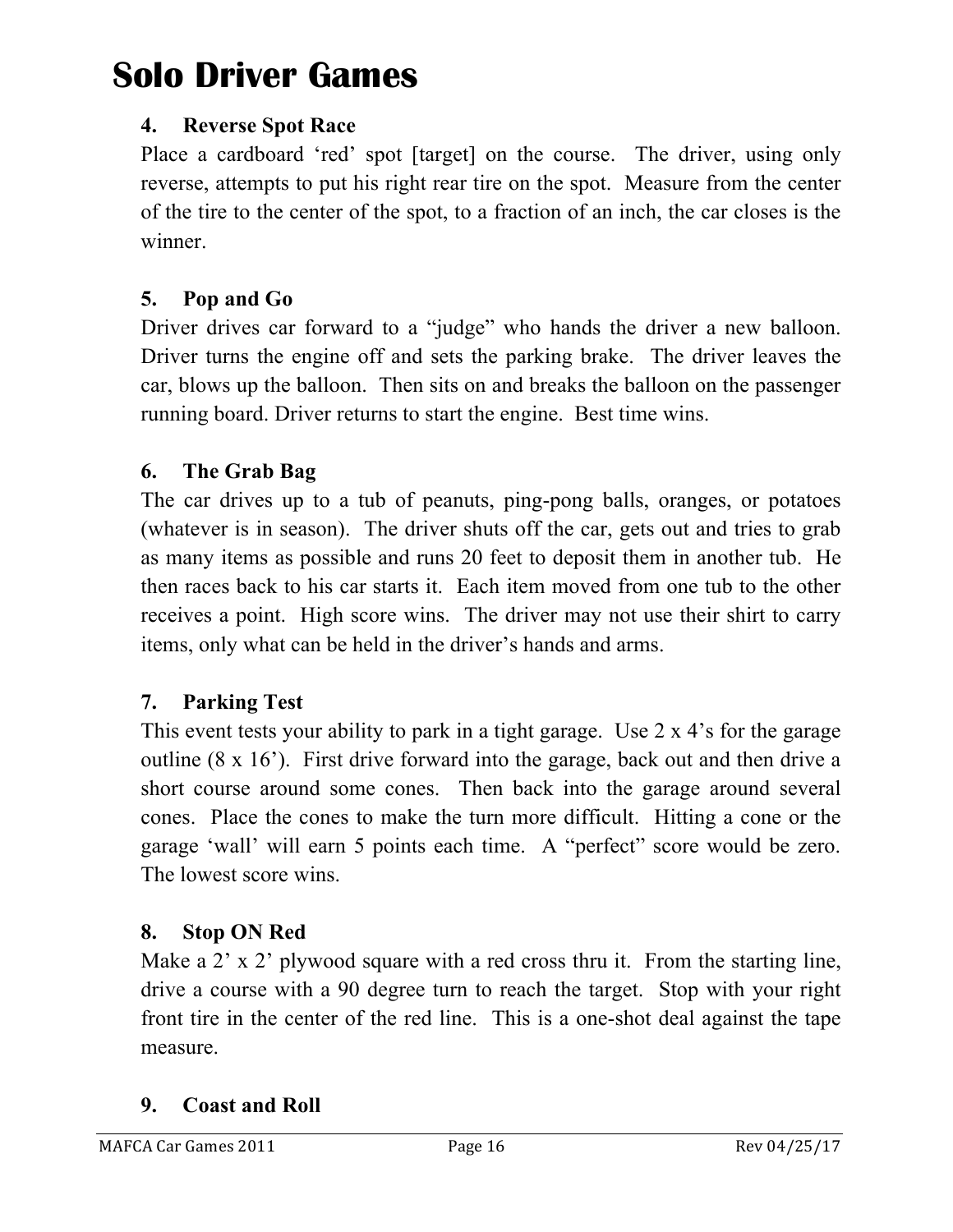Determine a start line, coast line, and finish line appropriate to your available space. Bigger is better! Without changing gears, drive from the start line to the coast line, release the clutch and turn off the ignition, allowing the car to roll freely toward the finish line. Each inch short of the line is a point. Passing beyond the finish line disqualifies. Lowest score wins.

### **10. Balloon Brake**

Up to a dozen balloons are placed along a course with tape or nails. The course is set up with a slightly curved path, about 150 to 200 feet from start to finish. The driver attempts to burst as many balloons as possible with the right front tire. The driver can drive at any speed so long as the vehicle remains moving once started, but he driver cannot back up or turn around for a second try at any of the balloons. The best score is based on the number of balloons popped, not on time. It may be necessary to have a tie breaker. This is a test of skill not speed. Run either forward or backward, but not both. Not enough hot air? OK, use unbaked potatoes. High score wins.

### **11. Economy Run**

Start with the car stopped, but idling. Upon a signal, the driver shuts off his gasoline at the shut off valve. Then a few seconds later the official gives the go sign to drive a prescribed course (about 200 yards). The point on the course where the driver and car stopped after running out of gas is marked. The following cars competing proceed in the same manner. The longest distances take the prize. Give booby prizes, too.

### **12. Ignition Key Mix UP**

With all the cars parked in a circle, take all ignition keys from the drivers and place them in a carton in the center. The participants are all in the driver's seats. When a whistle blows, everyone runs out to find their keys, starts the car, and move forward five feet. To make it more interesting, throw in a few extra keys. **Variation**: If contestants don't object to someone else climbing into their car. . . pass out a key to each person. They are to find the car that they key fits and start it.

### **13. Bean Bag Toss**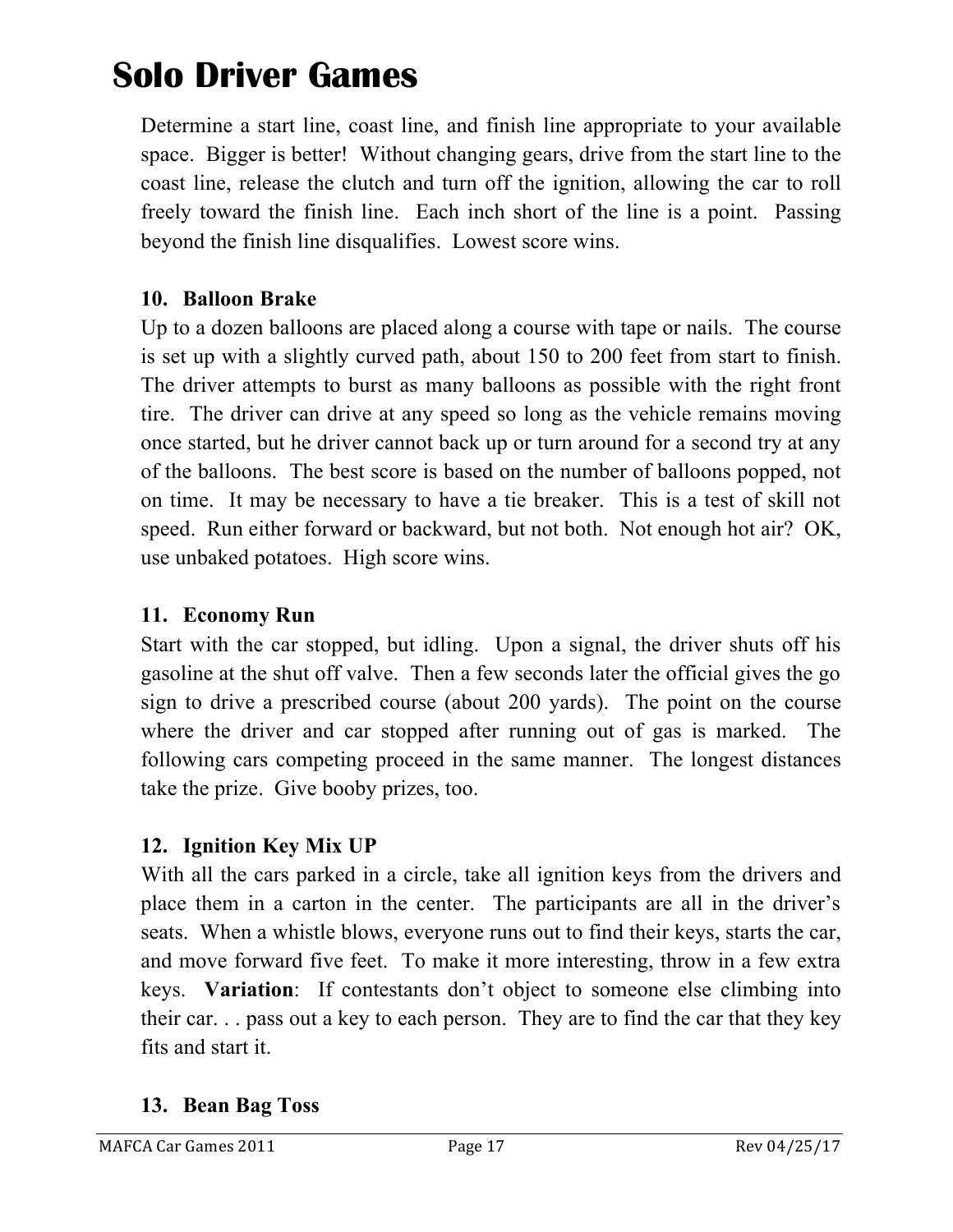Three cones on the left will mark the location of three tubs (or targets) on the right. The driver moves as the clock starts, and pitches a bean bag (spark plug, or whatever) over the car's roof toward the target. Points are scored for bulls eyes. If the course is circular, a large plastic target can be marked with progressive scoring in rings. High score wins. The number of targets can be varied or a single target with a bull's-eye can be used.



### **14. Quick Repairs**

Park all the cars in a row with the same side of the hood up. Drivers line up so they can't see under the hood. Someone will disable the cars to it won't run (do the same thing on each car). Do something that will not harm the car or the driver may harm you! On signal, the drivers run to their car, repair it, and start it. First car to start wins. Ideas – loosen coil wire, loosen plug wires, disconnect spark advance, remove fuse

### **15. "Tense" of a Mile**

Jack up the right rear wheel. Have the driver spin the wheel until the odometer's tenths column reads zero. Lower the car. Place tape over the odometer. The driver then drives in a circle until he feels he has gone two tenths of a mile. Judge then removes the tape and records the reading. The closest to two tenths, without going over, is the winner.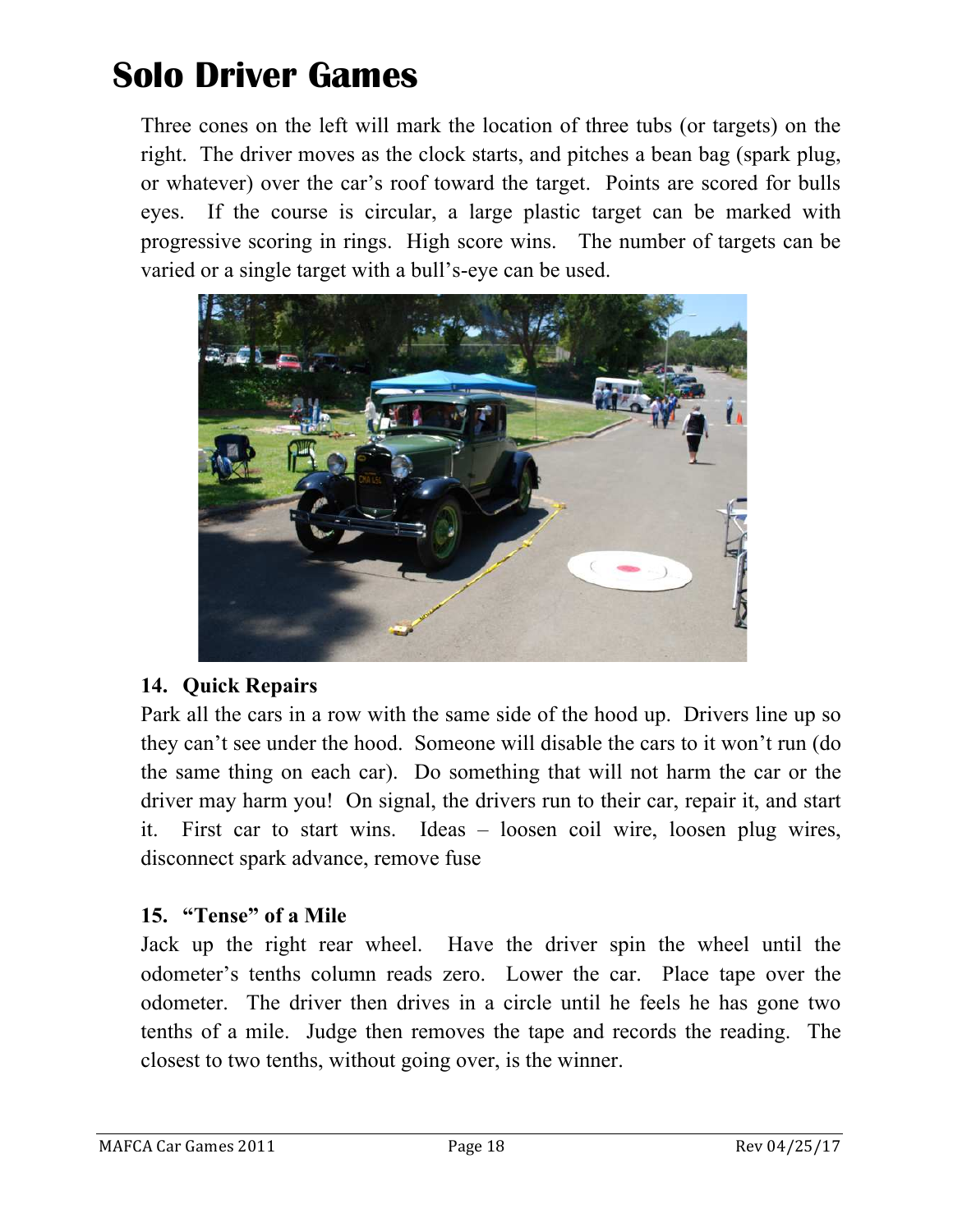### **16. Checker Board**

Lay out a checker board on the parking lot and number the squares. Tie one end of a 10 ft. string to the back end of the car and on the other end tie a goodsized washer. The driver puts the washer where he thinks is a good score. Scorekeeper decides how to score the washer location on the board.

### **17. Bull's Eye**

This is a classic game with a number of variations.

From a starting line approx. 25 to 50 feet away, the driver attempts to put his front bumper on target. You only get one shot and no backing up or adjustments permitted. The target can be made as a set of scored rings on a cardboard disk. A simple target is to use a plumber's helper (plunger) standing on the ground. Measure the inches from the bumper to the bull's eye. A knockdown disqualifies.

Variations:

- Attach a two foot long, one and one half inch round PVC pipe with tape to the center of the front bumper. Place dart board fifty feet in front of the vehicle. Have the driver pull forward until he feels that the pipe is over the center of the dart board. When he stops a judge will drop a dart through the pipe hitting the dart board. Closest to the bull's eye wins.
- A magnetic pointer will be placed on the rear of your "A" bumper, tailgate, spare hubcap, etc. You will then drive forward to line and back around to target and try to hit the bull's-eye. Score is 5 points per round. 25 points maximum score. NOTE: This variation is sometimes called William Tell's Arrow
- A course will be set up with two rectangular Bull's Eyes, approximately fifteen feet between each. The Bull's Eyes have areas of different values.
- Both the driver and co-pilot will remain in the vehicle for this game.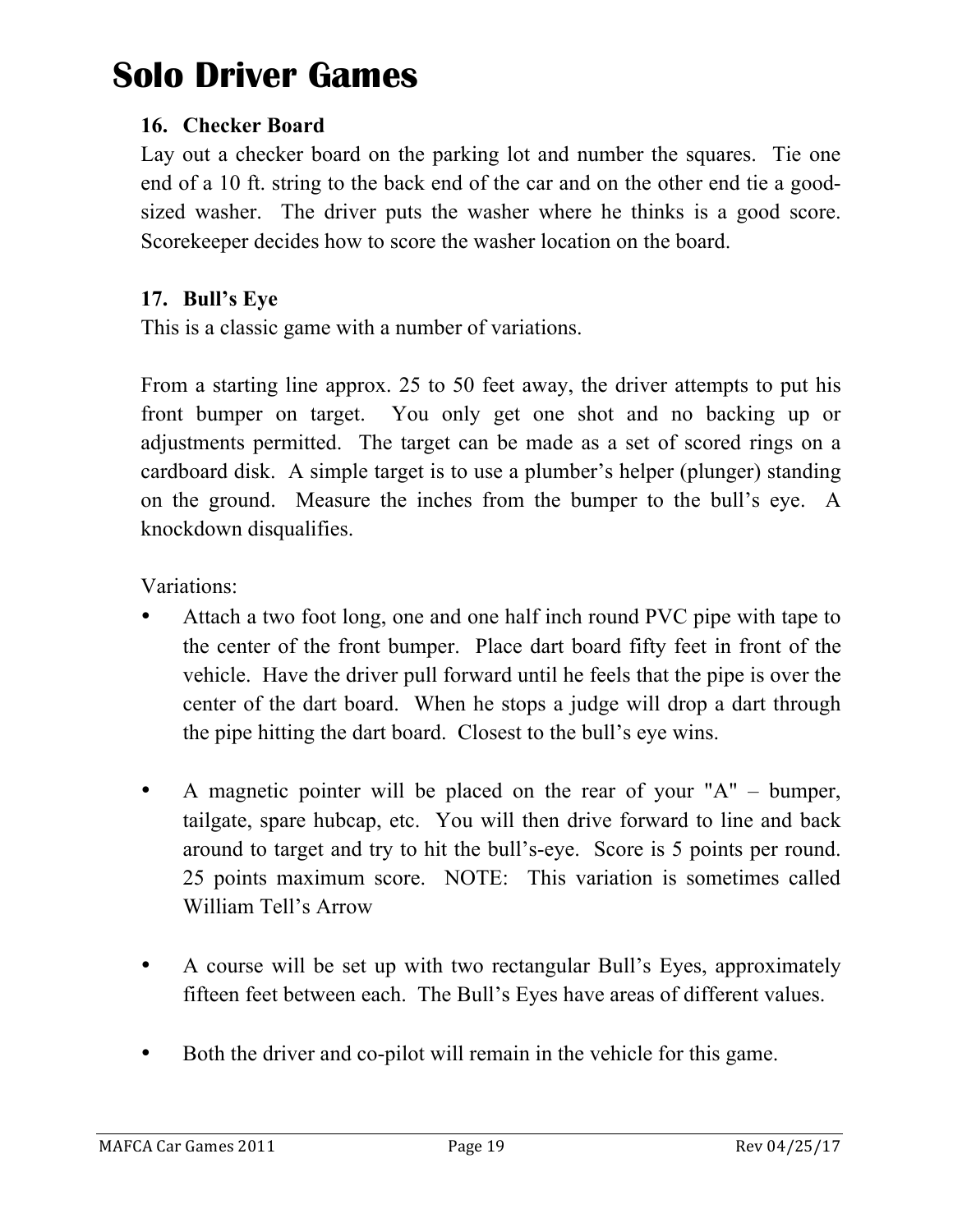- The driver, with the help of the co-pilot, drive the car to the first Bull's Eye and stops the car with the center of the front bumper over where the participants feel that the center of the Bull's Eye is located.
- A car-game volunteer will then hang the plumb bob at the center of the front bumper which will indicate the score.
- This process will be repeated with the second Bull's Eye.
- The total of the two Bull's Eyes values will be the score obtained.

### **18. To and Fro**

This game tests the driver's ability to drive the Model A with some precision. From a parking space 8' wide, the driver it to proceed forward for 100' stop, and then back up into the starting space. The object when parking is to end up equidistant between the side lines of the parking space. This is check by measuring from the edges of the painted or taped stripes to the outermost points of the rear wheel hub caps. Have each scorer set a carpenter's square on the edge of the stripe and measure the distance between it and the hub cap (measure to the nearest  $\frac{1}{4}$ "). The difference between the 2 measurements will be the score for the contestant. The smallest difference will denote the winner. The course can be made more difficult by having a curved route out and back using cones.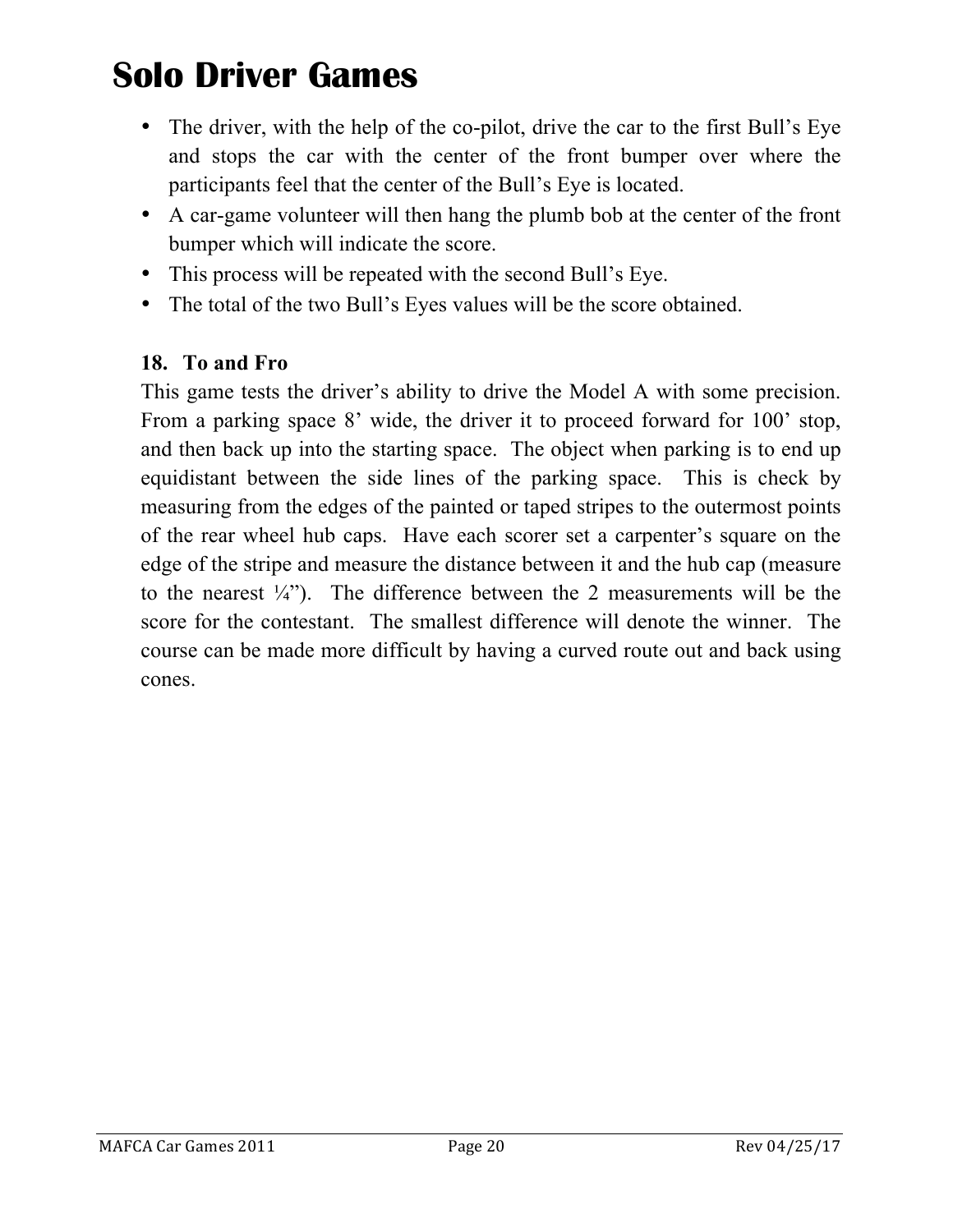Many of the solo games will work with up to four people in a sedan or roadster. This is the game committee's opportunity to get **everyone** out of the chaise lounges and into the fun. You will need passengers, judges, timekeepers, and helpers.

### **1. Go Lay an Egg**

A passenger holds a tablespoon with a raw egg out the window, using one hand only. The driver then goes forward over the course. At the finish line the driver turns around and goes through the course again. The course is run three times and the team receives a point for each egg successful run through the course. Remember, that's no 'yoke', son.

#### **2. Switcheroo**

A driver and passenger travel a course, the passenger has a dozen eggs, and without warning a whistle blows. The driver stops the car and the passenger and driver trade places and the driver takes one egg out of the carton and holds it in their hand, then they start on their way again. A short course and lots of whistles creates havoc. The driver and passenger both must leave the car to switch places and each time the driver gets another egg. There should be six whistle blows along the course. Scoring is based on the number of eggs successfully carried. Each person should have six eggs in their hand at the end. Using hard boiled eggs protects the interior. You can use raw eggs if you dare.

#### **3. Cups and Saucers**

The driver starts from a line with a cup and saucer held out the window by the passenger, using one hand only. He then drives forward (x) feet where a second cup and saucer is placed on top of the first. Next, he backs up to the original line where a third cup and saucer are added. The driver and passenger go back and forth until they have all the cups and saucers they can carry. The driver then goes forward to the finish line. The greatest number of cups and saucers carried without dropping any wins. A few 2 x 4 obstacles to run over improve the balancing act. In case of a tie, fill the cups with water and repeat.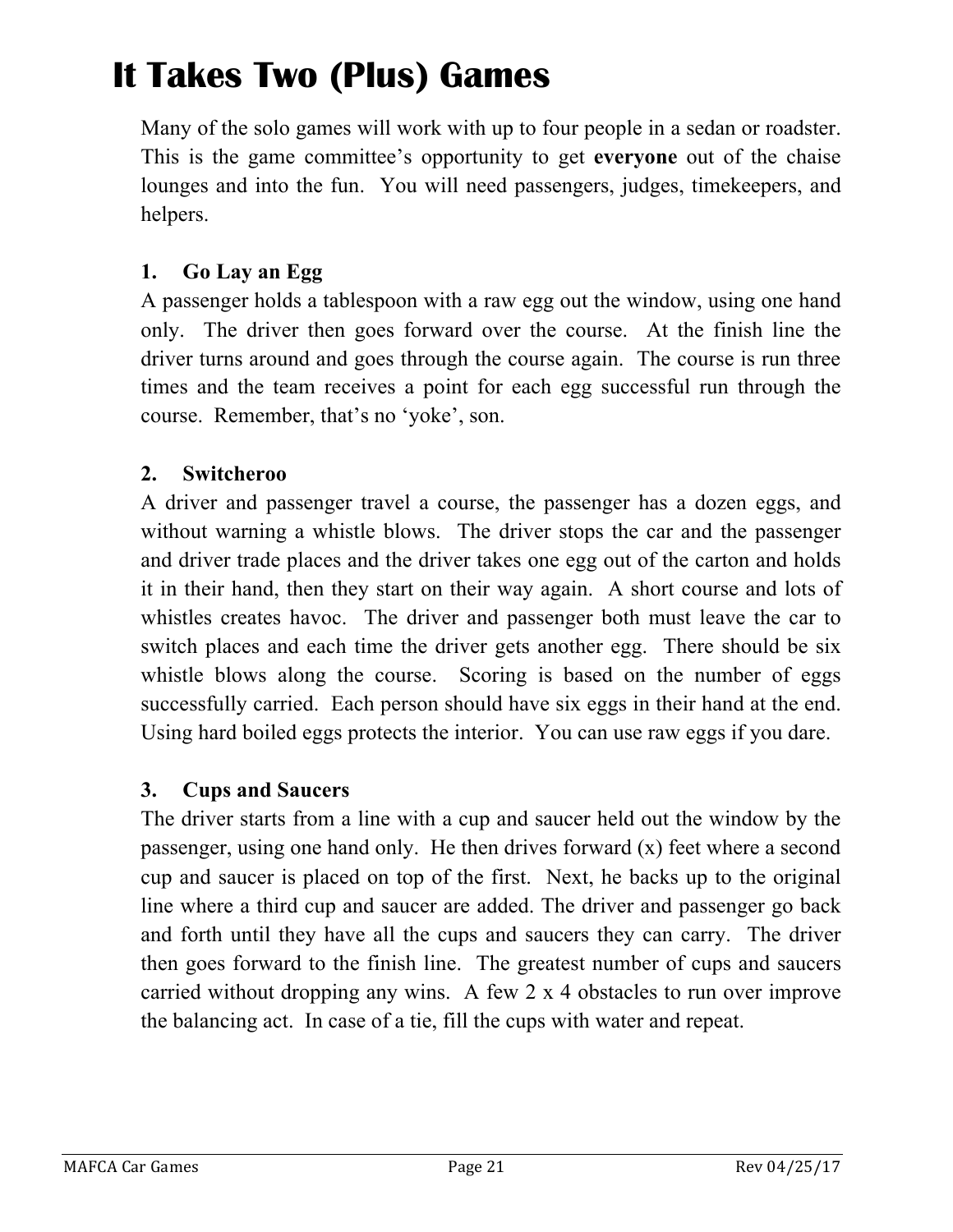#### **4. Water Spills – Champagne Run**

Using a tall champagne glass and a serving tray, a passenger holds the tray out of the window using only one hand. Fill the glass with water to the top. Driver then drives a course, with  $2 \times 4$ 's laid across the path (not hitting both front wheels at the same time). The glass with the most water left at the end of the run wins.

#### **5. Water Spills – Hold It Wilma!**

The driver (Fred) gets out of the car, walks around the rear end to a table, fills a cup full of water, and carries the cup and a spatula to the passenger (Wilma). The passenger holds the spatula in one hand, out the window, while the driver puts on the cup (on the spatula). The driver then walks around the front, gets in, and drives the course while the passenger balances the spatula and the cup. At the completion of the course, the driver gets out and walks to a second table, puts the water into a measuring container, then gets back into the car. Points are deducted for touching a marker cone along the route. Scoring deducts points for cones hit, and water spilled. A figure 8 course can be laid out such that turns are too tight to be negotiated without backing up, and traffic cones used for demarcation. The team with the most water and fewest cones hit, wins.

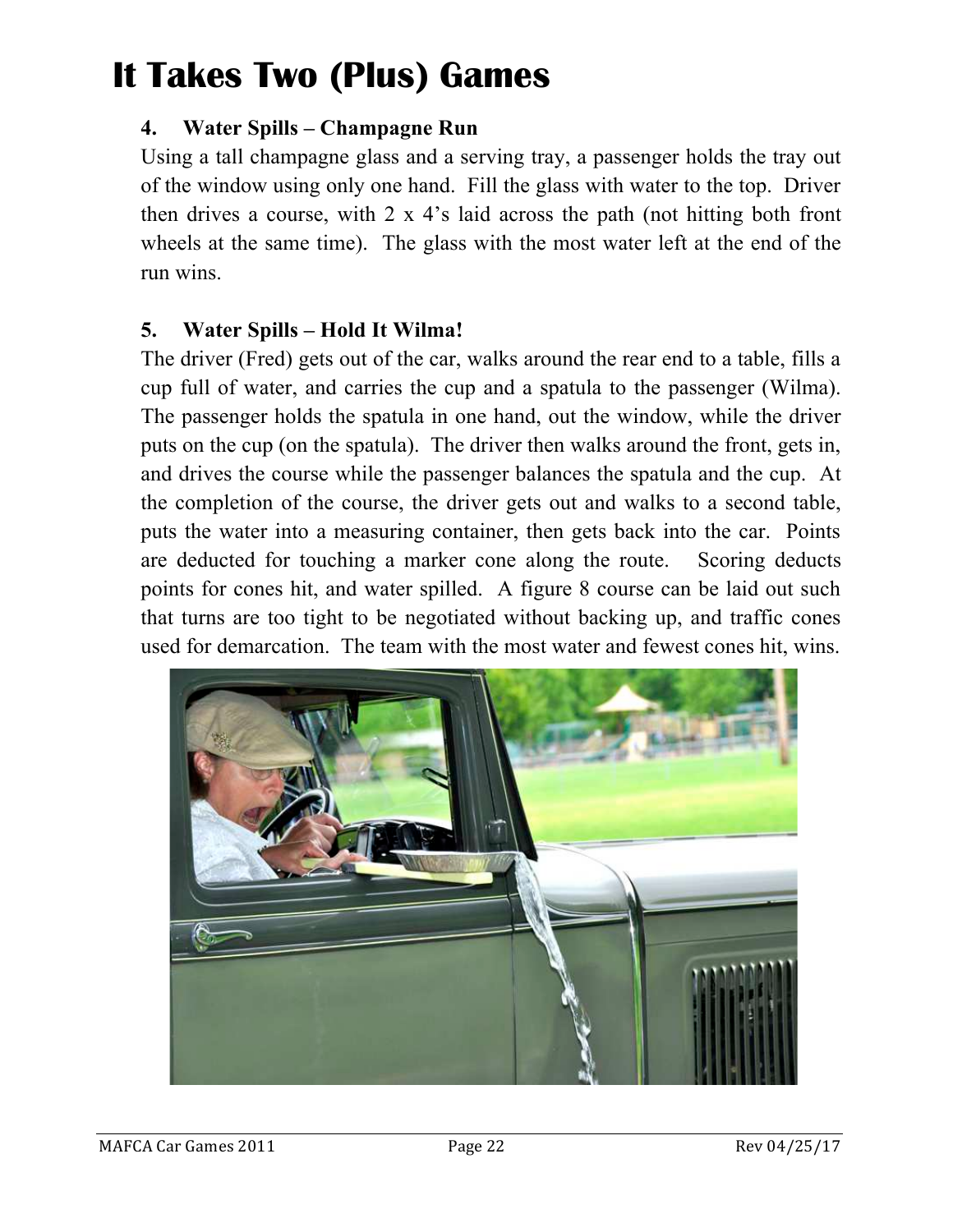### **6. Potato –In-A-Tire**

A half-dozen potatoes, 12 old tires, a spear made of a four foot broom handle with a steel nail in one end, is all that is needed to play. The course can be either in a straight line or on a curve. From the start line, drive past the first tire lying on the ground and the passenger, seated at all times, spears one of several potatoes which have been placed inside the tire. The driver continues on the course and the passenger puts the potato into the next tire. Neither the passenger nor driver is allowed to touch the potato. Then the process repeats until each potato has been carried from the one tire to the next. Points for each potato speared and for each potato transferred. The driver may not stop the car once begun. The highest points win.

### **7. Broom Hockey**

Using two cones set up a goal at the far end of the course. The object is for the driver and passenger to drive the length of the field pushing a ball with the broom without stopping the car once the course has begun. At the start line a ball is placed in front of the broom by the driver. When negotiating the course if the ball is lost the team cannot go back and get it. No points are scored for that run. When the car is 15 ft. from the goal, a line marks this spot, the player tries to score. You cannot stop the car to shoot, cannot use reverse, or cross the 15 ft. line into the goal crease. After taking each shot the car goes back to the start line for another run. A total of three balls are used. The passenger must be in the car at all time and before shooting. The team with the highest score wins.

### **8. The Block Buster**

This game test the skill of a driver/passenger team in placing six small blocks into three baskets along a course. From a starting line, establish a course on a zig-zag or long straight line with sharp turns. With the passenger fully seated inside the Model A, toss two blocks into each basket, one at a time, with the driver maintaining headway. No stopping allowed, and only one pass is made so make the course difficult. If you have to do it in a circle, deposit one block in the  $1<sup>st</sup>$  basket on the first round, two blocks in the  $2<sup>nd</sup>$  basket on the second round, and three blocks in the 3<sup>rd</sup> basket on the third round. Give the instructions just once, and holler go. Best score (blocks in basket) wins.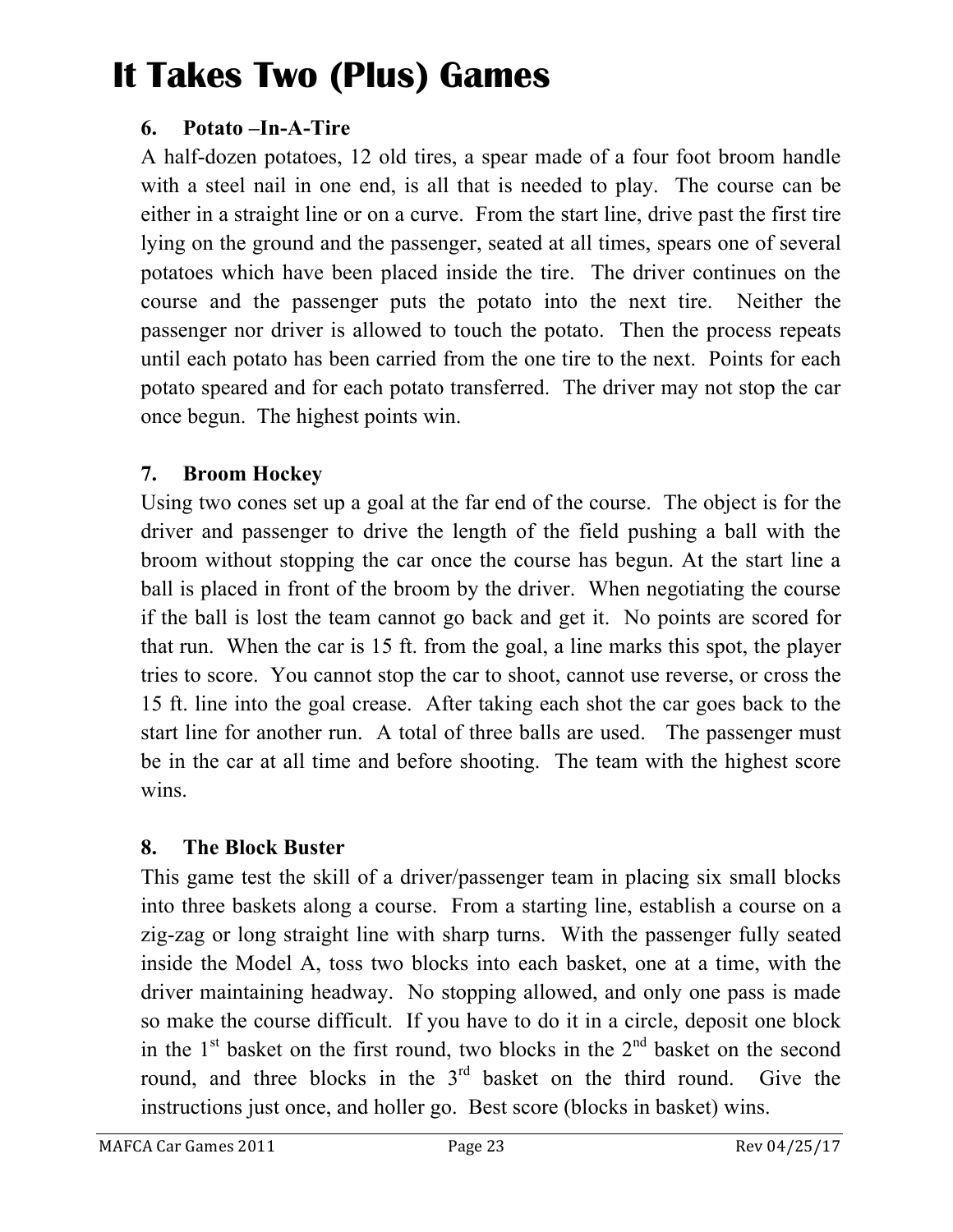### **9. Roping Contest**

Outline a course with a line of markers and shaped like a snake. Place posts with cardboard steer heads a fair throwing distance from the driving line. The passenger, with his/her door always closed, must try to lasso the stakes while the car is in motion. Loops must be down over the post or allow half points if thrown around the steers horns. Have a second penalty for markers knocked over. (Submitted by the Long Island A's). Once the driver begins the course they may not stop.

### **10. A Clothes Line**

Put up a length of clothes line at the appropriate height to be reached through a Model A window. The passenger is given 5 or 6 items of clothing to be hung on the line on at a time. The car remains in motion as slow as the driver can move. The passenger hangs up the items. The car then turns around and the passenger takes down the items. Be sure items include a tablecloth or sheet so that the car must move to complete the work. Plan at least two pins per item. "Dainties" as well as heavy coveralls make a nice line. Points are scored for every item hung and for the use of two pins per items. If the vehicle stops points are deducted.

### **11. Watermelon Run**

A passenger eats a slice of watermelon while the driver runs a course without stopping. The passenger then spits seeds into three spittoons placed along the course. Most seeds in the containers wins. The passenger needs a bib, and heaven help the upholstery.

#### **12. Balloon Break**

Give the passenger three new balloons. On the go signal, the passenger must blow up the balloons tie them, and throw them out the passenger-side window. The driver does a U-turn and tries to run over and break them on the return route. Of course, no use of the reverse gear is allowed and the driver may not stop the car. Points for each balloon inflated and run over. High score wins.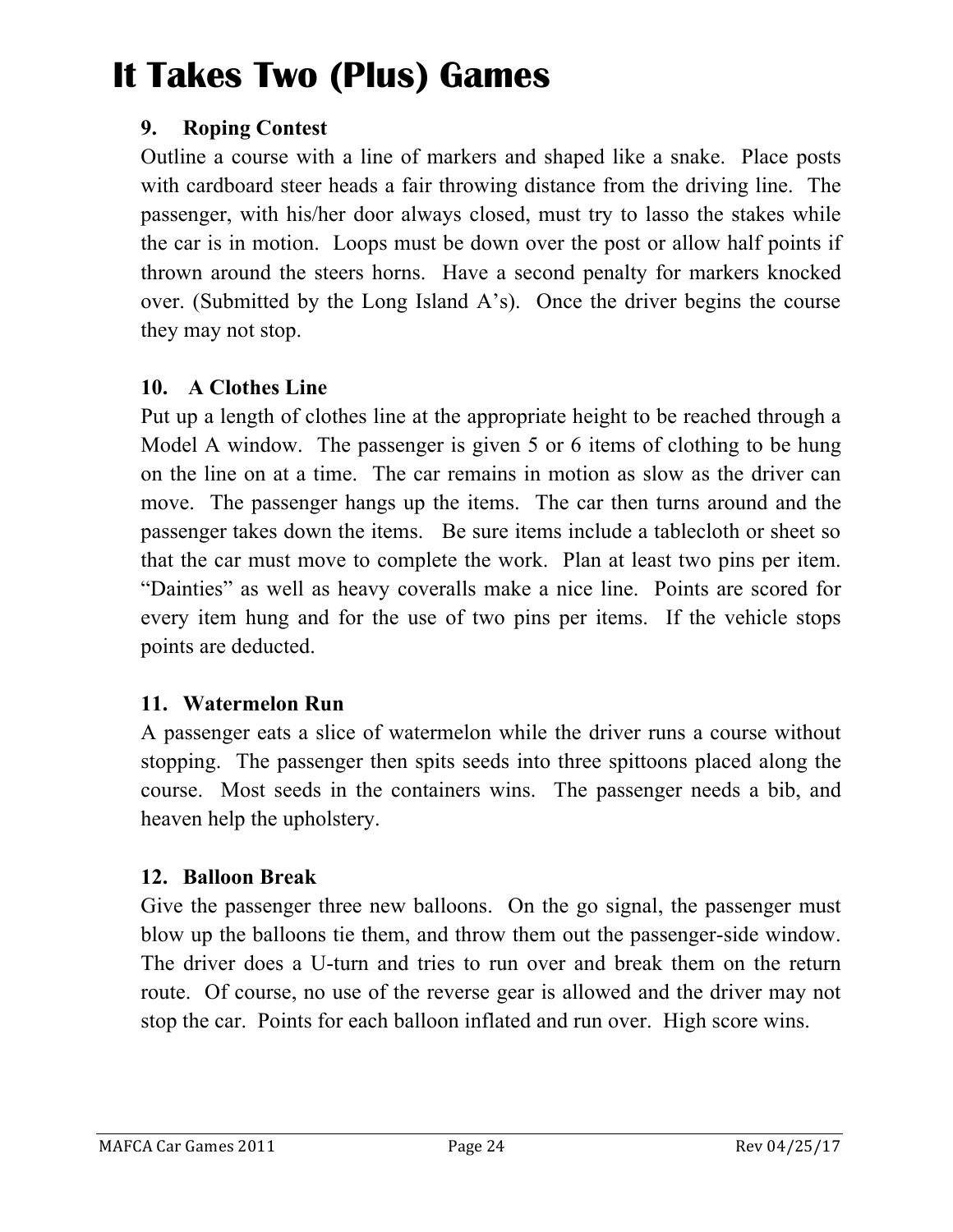### **13. Feed for All**

Setup:

- A series of tubs are laid out in a course with animal cuts out made from cardboard
- "Food" consists of sponges, bean bags, or other soft items

Rules:

- Acquire food pail from starting circle.
- Car must remain in motion at all times once started
- Driver or passenger must feed each animal from car by tossing one piece of food into each animal's bucket.
- Both team members must be in the car with doors closed- no standing on the running board, rumble seats are ok.

Scoring:

- Points are scored for each animal fed
- No score if vehicle stopped moving

### 14. **Belt the Axle**

The passenger is blindfolded during this game. Several axle housings are set up along the course and the driver moves the car and stops approximately 4 feet away from the housings. Tape or string makes this distance uniform for all contestants. The passenger is given a Model A fan belt and the driver directs the passenger on how to throw the belt so it fits over the axle housing. After the toss the driver moves to the next housing. High score wins.

### **15. Loco Ball**

Setup:

- A course is created with obstacles such as cones, buckets, etc.
- Course may have bumps 2x4s and various curves
- Broom should have bristles cut short an old broom works well
- Ball is small soccer like child's ball or softball

Rules:

- Driver drives the car while passenger sweeps the ball with broom thru each obstacle
- Begin by sweeping ball of starting mount and thru each obstacle in order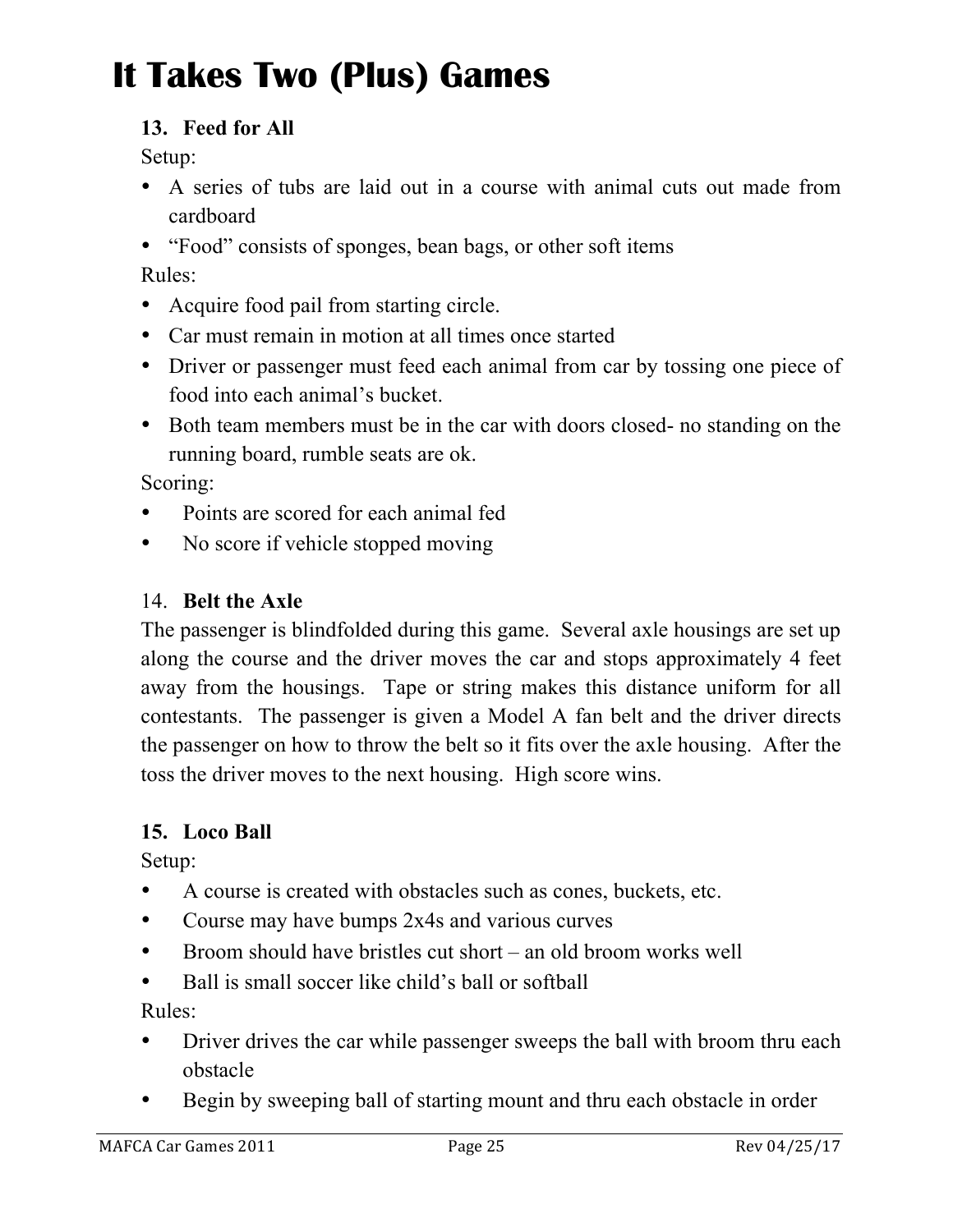• After ball passes thru last obstacle, driver and/or passenger may get out of car to return ball and broom to starting positions.

Note:

- Passenger must remain in car from time ball is swept off mount until ball is swept thru last obstacle.
- Driver must keep vehicle in motion once starting course Scoring:
- Points are scored for each successful obstacle negotiated
- If car stops team is disqualified

#### **16. Running the rails**

The object of this game is to travel the length of the railroad tracks [a course made from 2 x 4s set Model A wheel distance apart] keeping all four tires on the rails. Your partner may line you up at the beginning of the tracks and then must stand aside and provide no additional assistance. Once you cross the starting line, you cannot stop. The first tire that goes off the track will be marked with a rock-filled rag and will indicate the distance traveled. Scores will be based upon the distance traveled.

#### **17. Bringing Home the Gold**

The object of this game is to pick up bucket using a boom attached to the front bumper of your car. Drive forward and hook the bucket then back up and follow a defined course before depositing the bucket at the appropriate location at the end of the course. Points are deducted for straying from the course and for losing the bucket. Once the driver starts on the course they may not stop.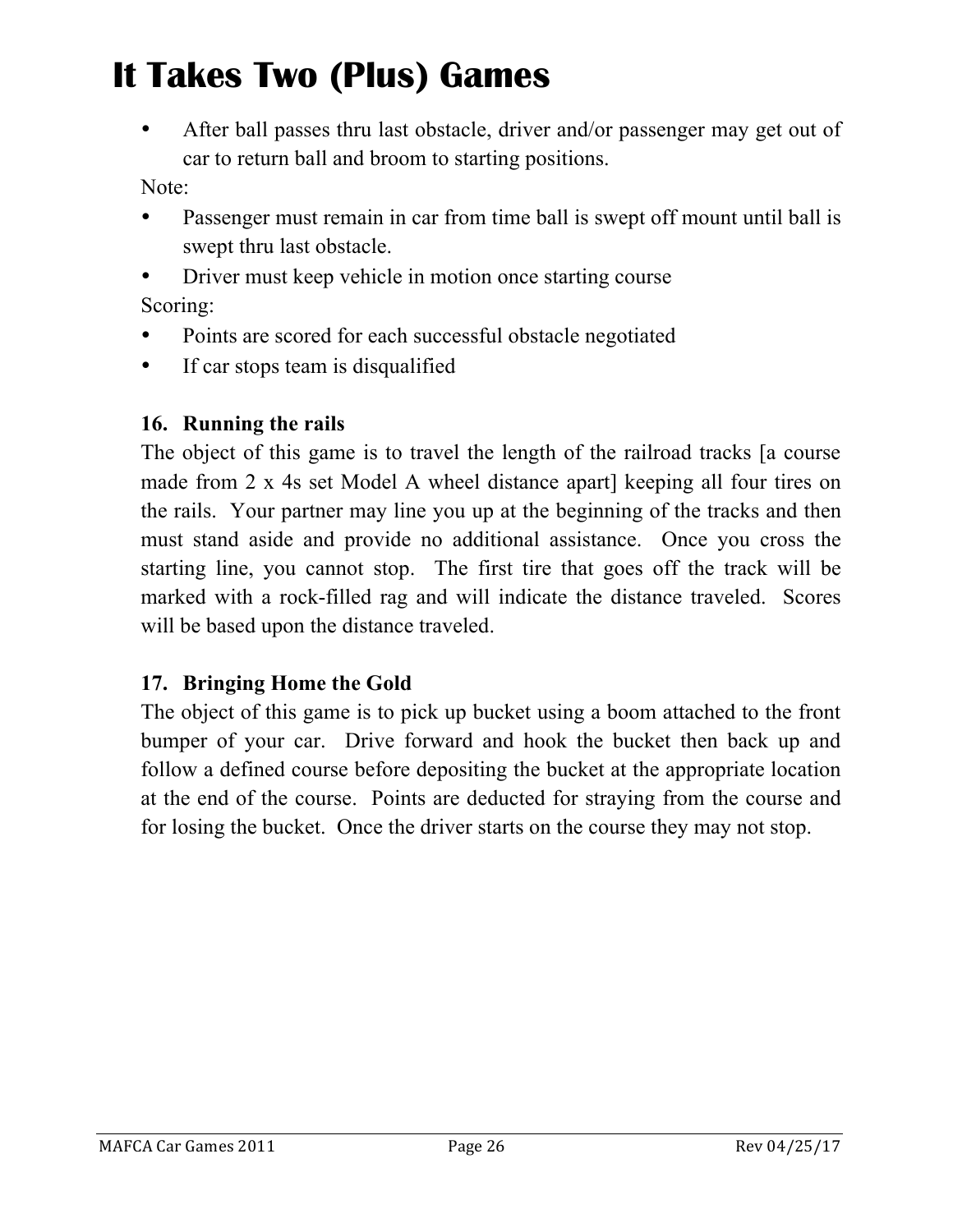# **Starters for a Rally**

A rally or tour can be enhanced by games along the way. These games can be a challenge to observation and keep vehicles on the right course.

### **1. Jeopardy**

Each car is given a set of driving instructions and a set of questions that require written answers. Cars are sent off in two minute intervals, and can be timechecked at some checkpoint and at the destination (lunch!). Put enough difficulty in the instructions and questions to cause (some) bedlam. Be sure a non-committee couple makes a test run. Driving instructions don't necessarily name the exact streets or avenues for turns, but rather suggest a left as "U.S. Road" (Grant Street) or to travel 1.3 miles and take a right at the brown house with the yellow shutters.

Questions demanding exact answers could include:

- How many President streets did you travel on, (Grant, Clinton)
- Who lives at #25 Grant St. (select a club member's house and ask for his and her first names)
- What color flowers are in the triangle at the last turn.
- Date on the Post Office building (may cause the passenger to leave the car and search for the date)

#### **2. Hide and Seek**

Hide a car somewhere in town and give contestants written clues at the starting place. Set a predetermined starting time and move cars out on two minute intervals.

#### **3. Scavenger Hunt**

Each team (driver and passenger) is given a list of objects to collect. Drivers are given a time limit to scavenge the countryside and return to the starting point. The team with the most items on the list is the winner. The list should contain up to one hundred possible items. All teams should report back by a set time.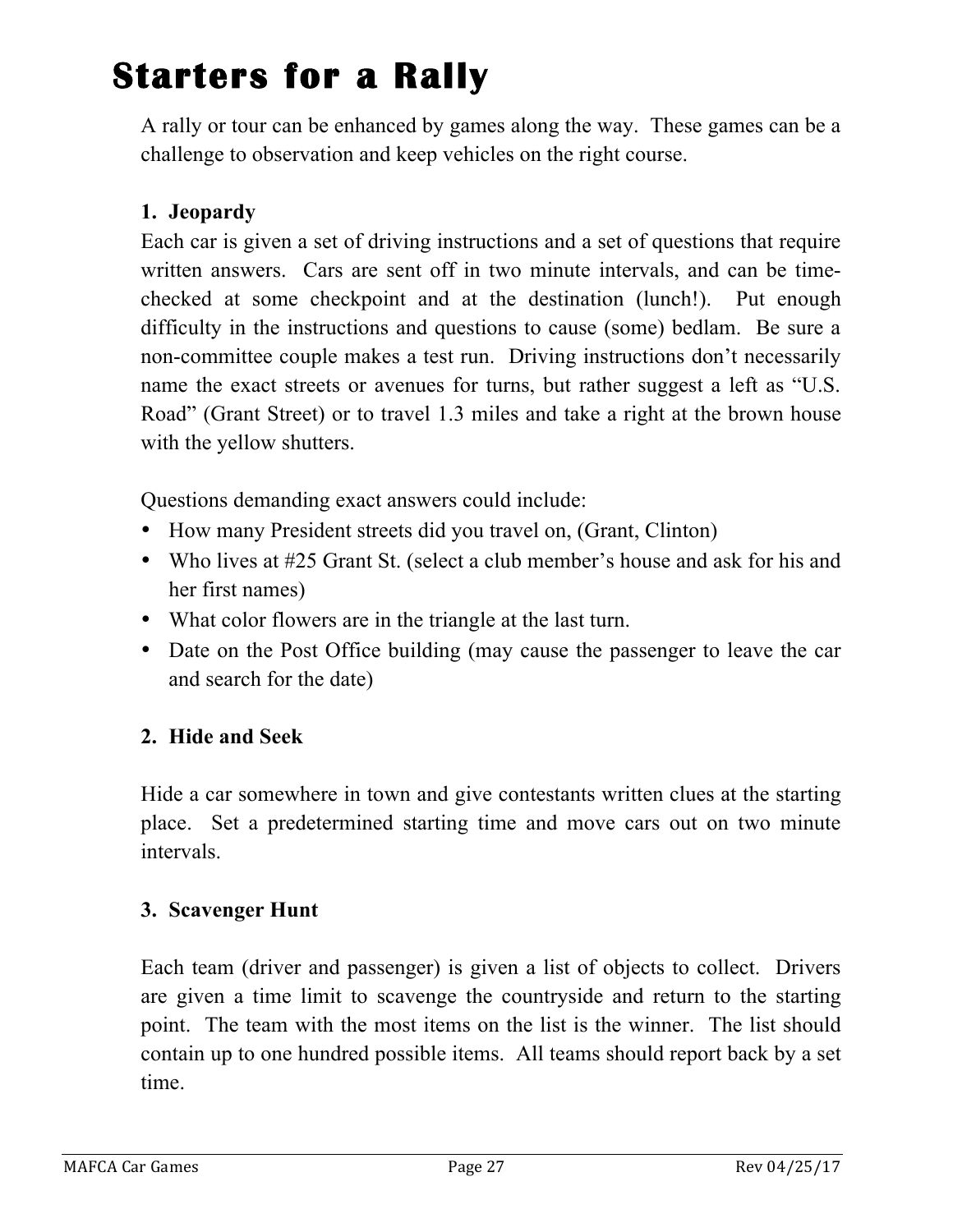# **Starters for a Rally**

### **4. Poker Run**

A poker run is a card game. Determine the number of players times five to calculate the number of card decks required. After this, place each card in an envelope. Shuffle well and spread the cards into five shopping bags. Lay out a written tour with four additional stops. At each stop you draw one card, but don't open the envelopes. Back at the starting place, or some other destination, when all the cars are in, open each card envelope in turn and play showdown for a winner.

### **5. Radar Trap**

If you have a police officer in your club, or know a friendly Chief, ask him to shoot the cars on radar. Pick a spot where legal speed can be approached, and send the cars by the gun. A passenger writes down the speedometer reading and an assistant records the radar reading. At a later meeting place, you can announce the "legals" from the "illegals", award prizes for perfect scores, or just educate the owners of their weird speedometer readings.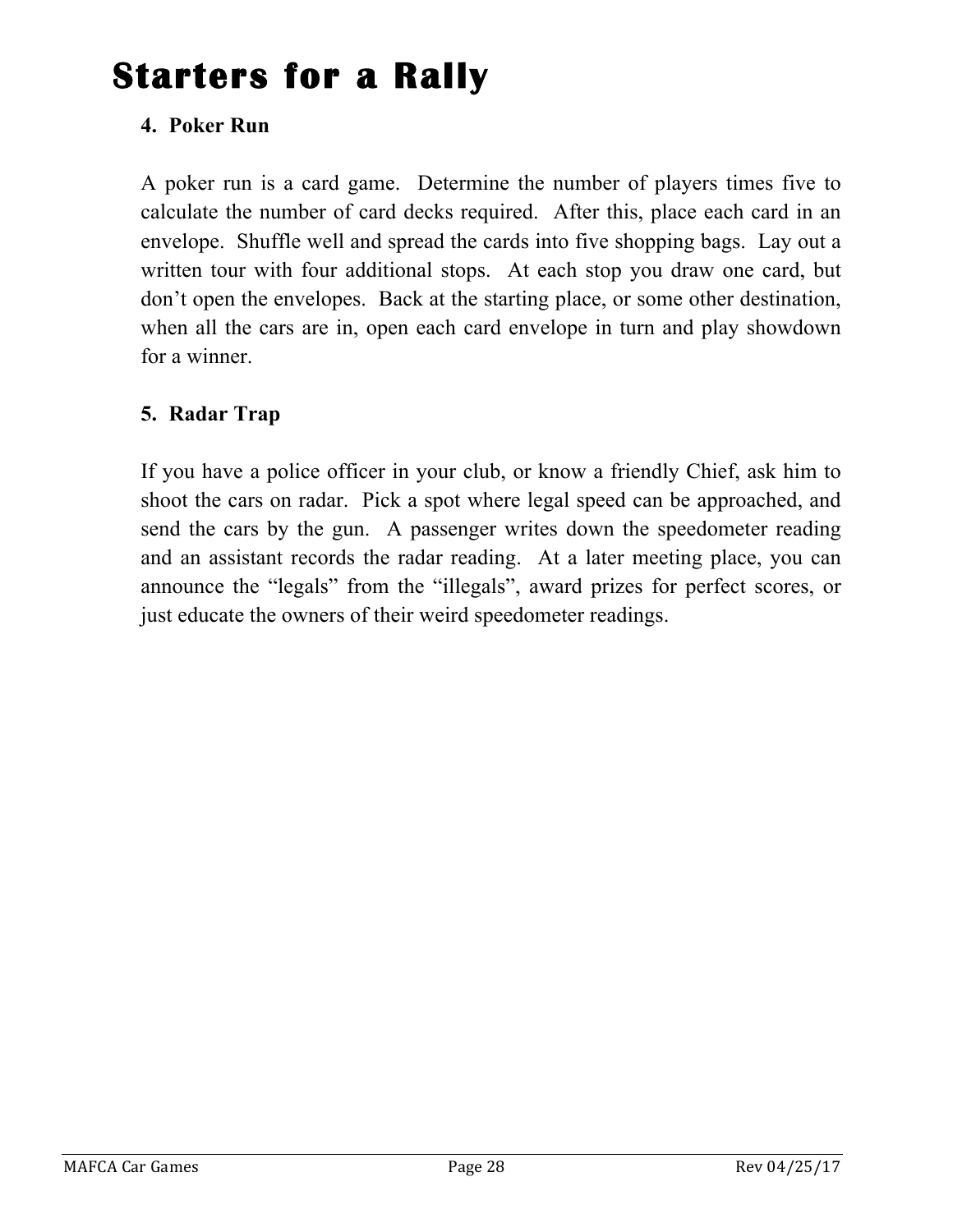Sometimes two or more vehicles or teams will have identical scores. The following are ideas on "breaking" the tie. Toss a coin or try one of these.

### **1. Spoke Wobble**

With the cars lined up in the shade, jack up a left front wheel. The judges will check for trueness by spinning each wheel in turn. The wheel with the least wobble wins. NOT SURE YET? Do the Quarter-Finals, Semi-Final, Winner routine.

#### **2. Spare Tire Pressure**

The driver guesses his spare tire pressure, or the month of the emission renewal sticker. The closest must be determined by number of pounds or days missed.

#### **3. Out Goes 'Y' 'O' 'U'**

Judges never can be foiled! They simply point to someone and say, "Out goes Y, to the next person, "O", and to the next person "U". It won't take long to find a winner.

#### **4. Bonus Points**

Tie scores for any single event can be broken by answering 5 questions relating to the Model A or the Model A Era. There are six sets of questions that can be used. Answers are in "red", you can make up quizzes in the number needed.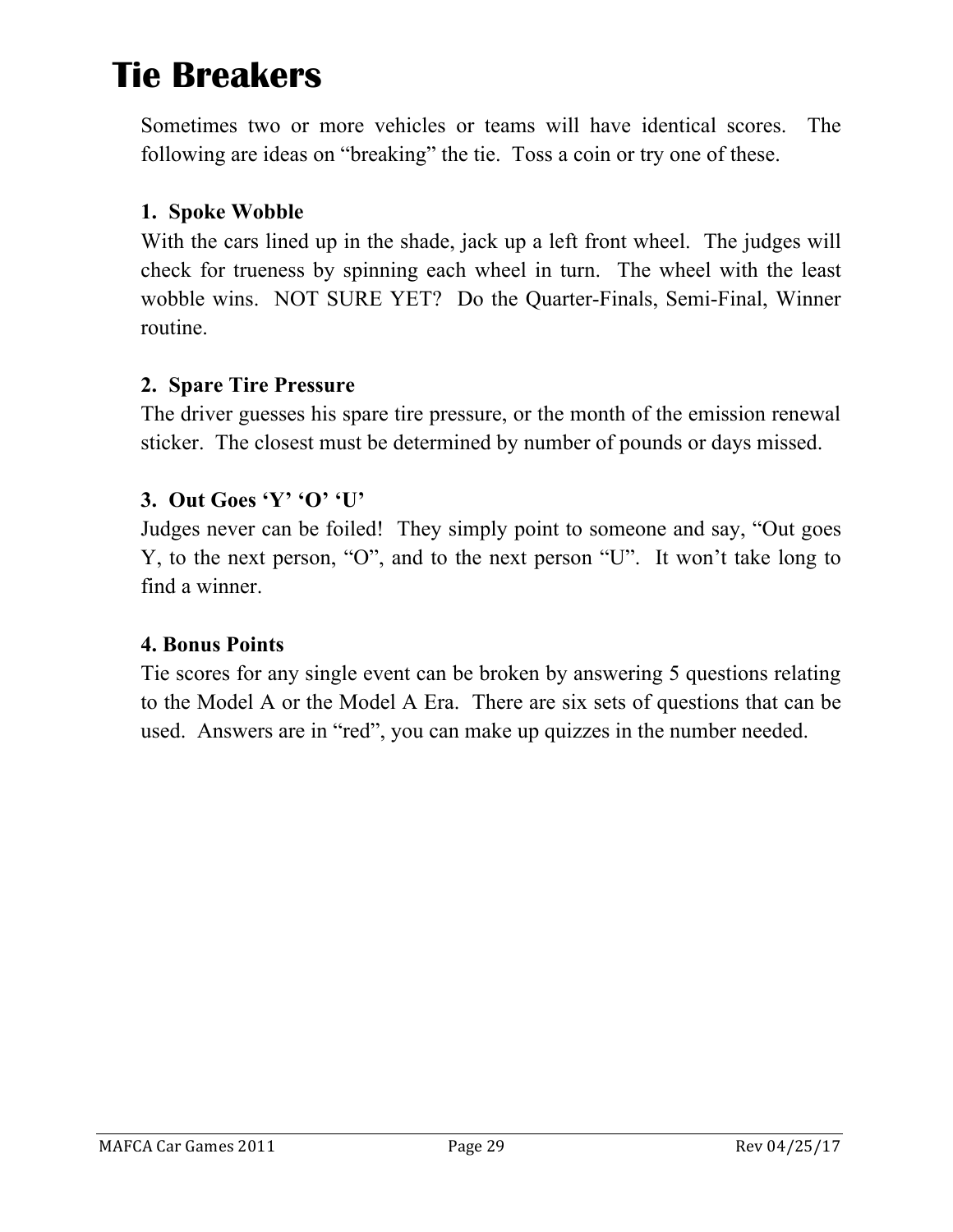- 1. The cylinder compression on a Model A engine at 5000 feet above sea level is  $56 \text{ psi}$  (number)
- 2. There were \_\_\_\_\_\_\_5\_\_\_\_\_\_\_\_\_\_\_ manufacturers of horns used on Model A's. (number)
- 3. A Model A cylinder head has \_\_\_\_\_\_\_14\_\_\_\_\_\_\_\_\_\_\_studs. (number)
- 4. The bell shaped style of woman's hat popular in the Model A Era was known as a <u>\_\_\_cloche</u> \_\_\_\_\_\_\_\_\_\_\_\_\_\_\_\_\_\_\_\_. (name)
- 5. Ford produced 2229 Deluxe Phaetons in 1931.
	- a. 2155
	- b. 2201
	- c. 2229
	- d. 2312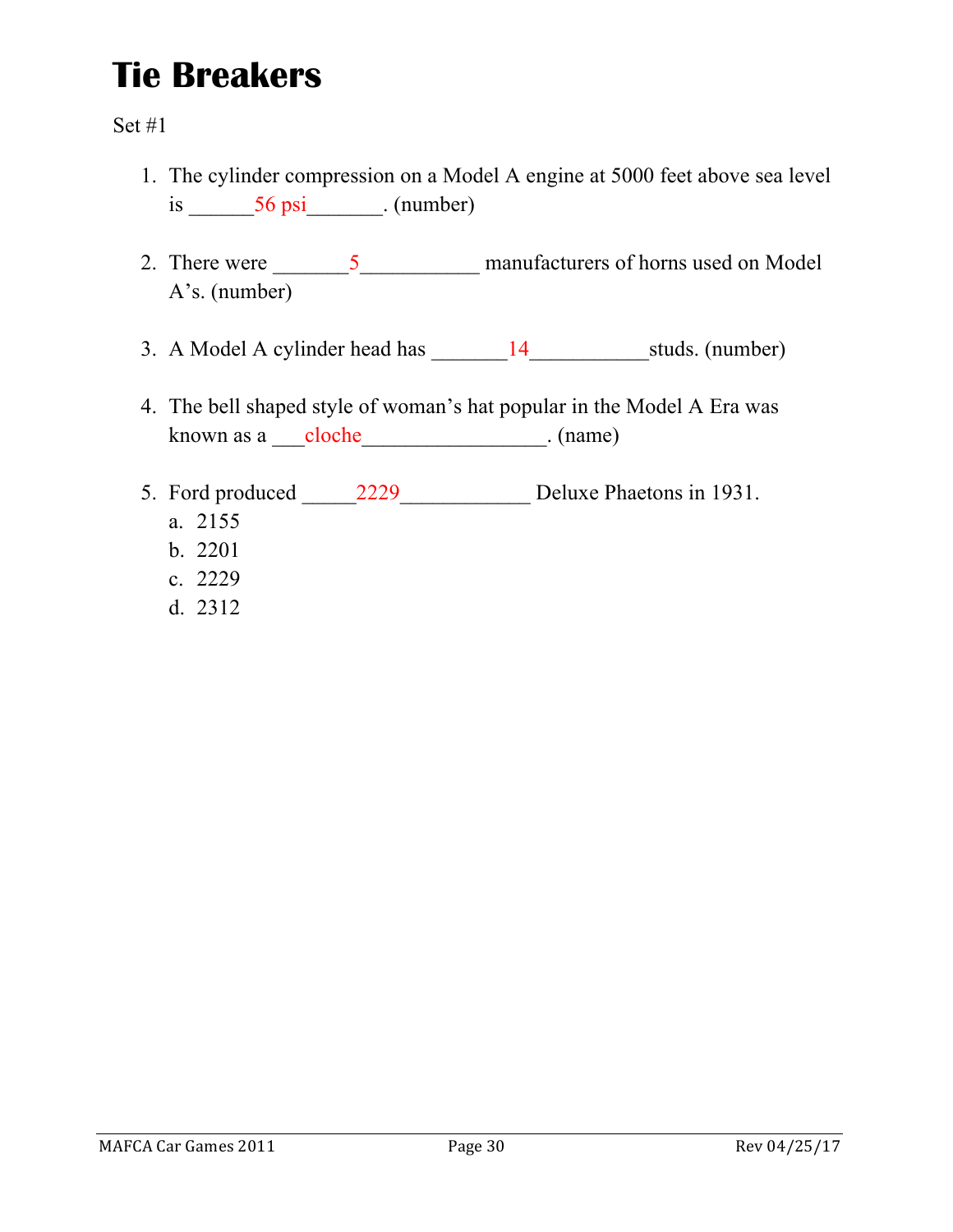- 1. There are \_\_\_\_\_\_30\_\_\_\_\_\_\_\_\_\_\_ spokes on a Model A wheel. (number)
- 2. The Fordor Sedan sold for  $\frac{570}{9}$  dollars during the first production year of 1927. (number)
- 3. On September 27, 1938, Thomas Edison laid the foundation stone of the Henry Ford Museum. (name)
- 4. The terminal cover box with a Ford Script on the surface was used through \_\_\_\_June 1928\_\_\_\_\_\_. (month and year)
- 5. On June 26, 1929, Ford produced 9100 cars and trucks in a single production day.
	- a. 9001
	- b. 9212
	- c. 9100
	- d. 9098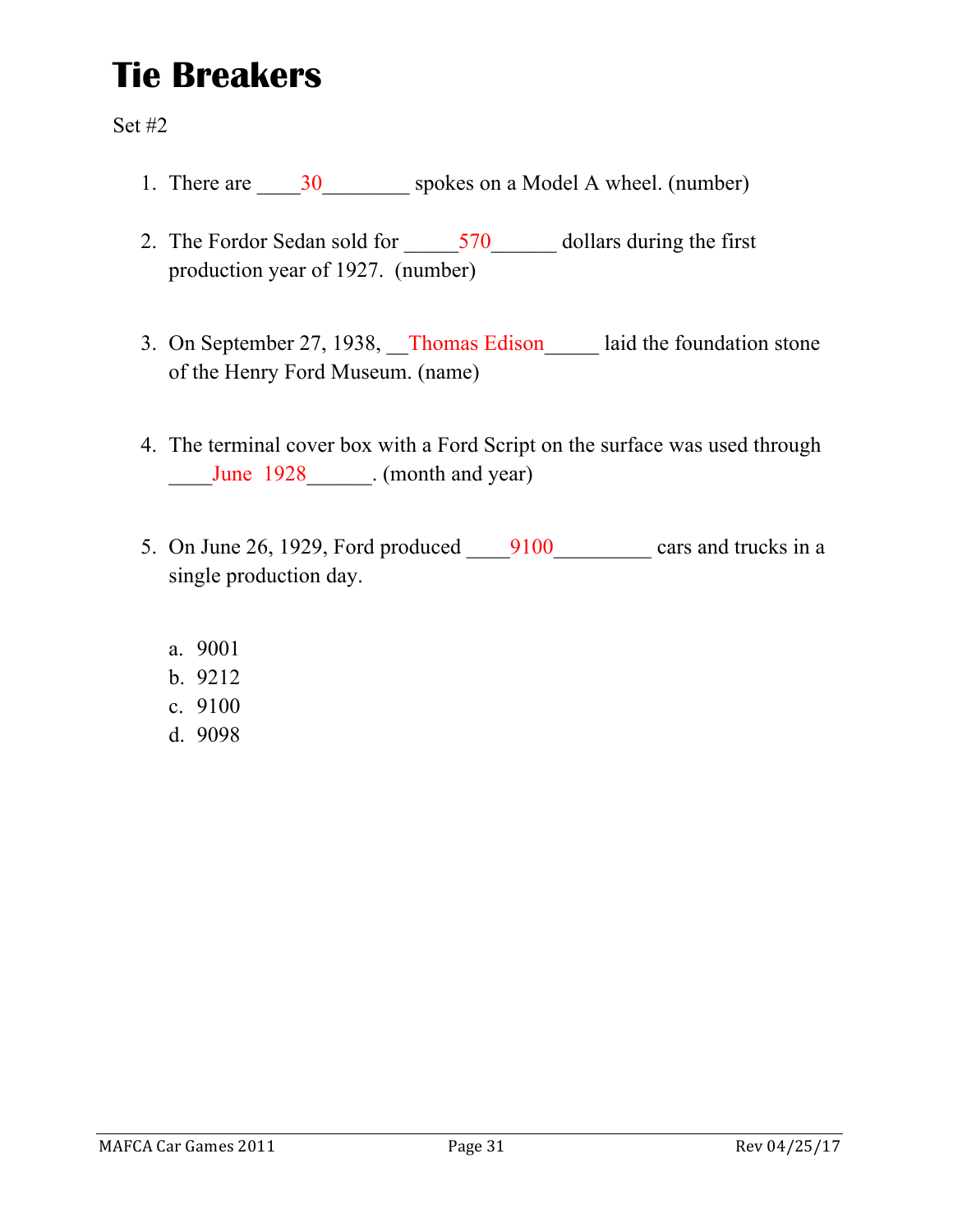- 1. Standard commercial vehicles had a black painted radiator during model years \_\_\_\_\_1928-29\_\_\_\_\_\_\_\_\_\_\_\_\_. (number)
- 2. The front timing gear cover has  $\frac{7}{2}$  bolts. (number)
- 3. The metal spare tire cover was available after **April 1931** (month and year)
- 4. The throat size of a Model A carburetor (Zenith 1, 2, and 3) is  $1$ ". (number)
- 5. Ford produced \_\_\_4186\_\_\_\_\_\_\_\_\_\_ Model A's in 1927.
	- a. 4127
	- b. 4155
	- c. 4186
	- d. 4203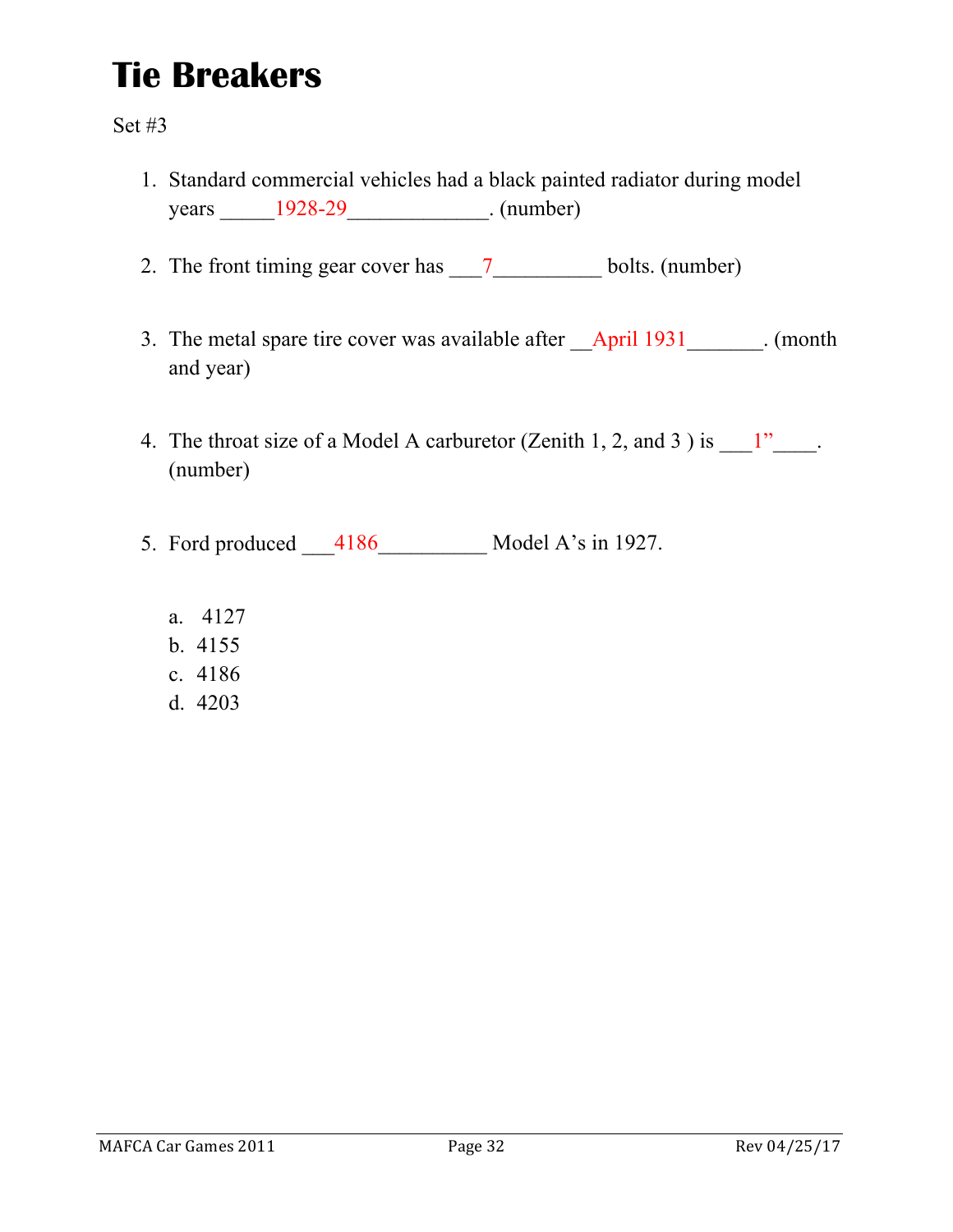- 1. Oak used in the bed of a pickup truck is painted body color (description)
- 2. The gas tank on a 1930-31 Model A holds  $\frac{11}{2}$  gallons. (number)
- 3. In response to the depression, Henry Ford raised the minimum wage to \_\_\_\$7.00/day\_\_. (number/time)
- 4. The recommended water to ethylene glycol ration for operation at  $0^{\circ}$  F is  $\underline{\hspace{1cm}} 2$   $\underline{\hspace{1cm}} 1$  (numbers)
- 5. Ford produced 4954 units of the model 150-A Station Wagon in 1929.
	- a. 4854
	- b. 4899
	- c. 4954
	- d. 5003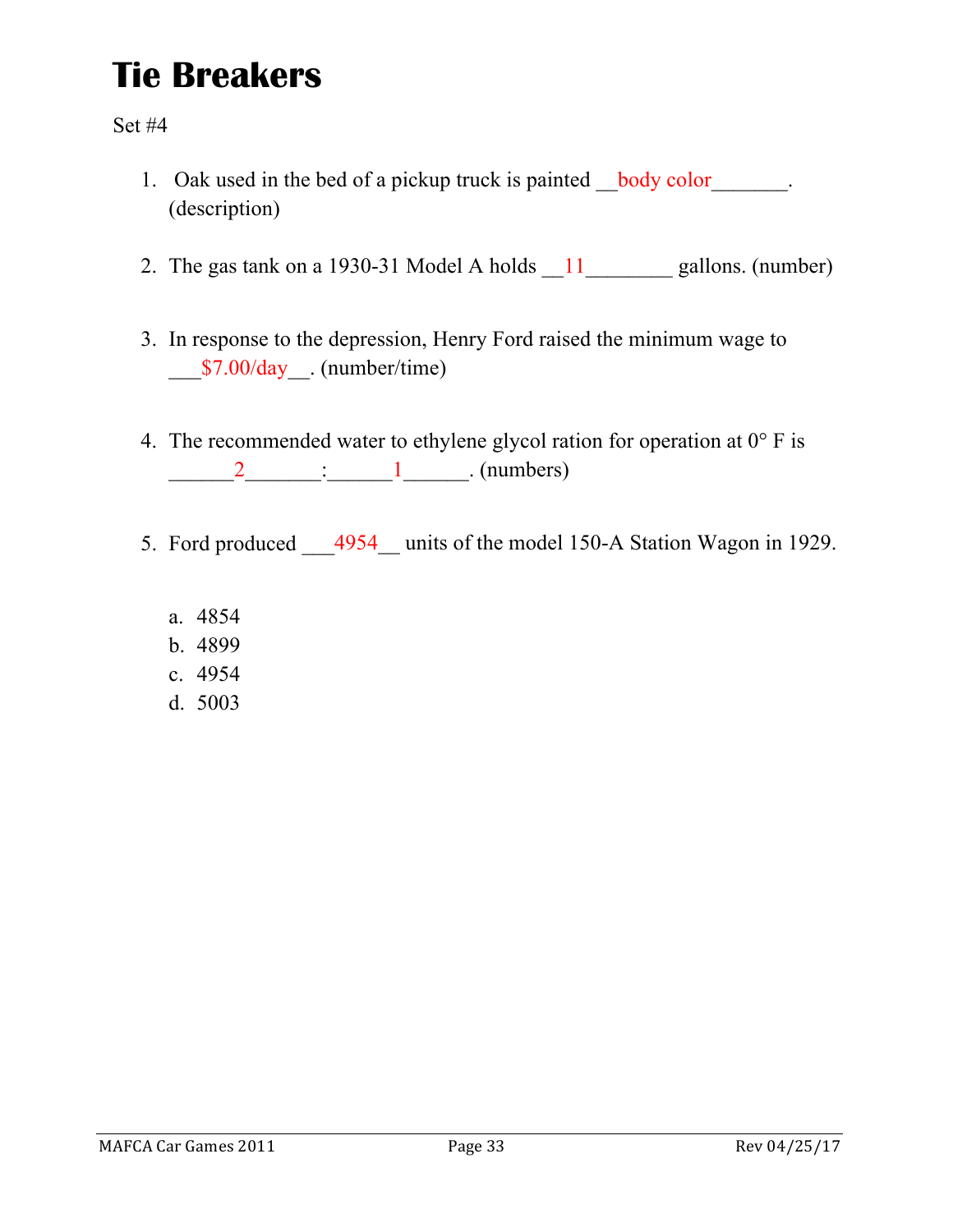- 1. The Model A cylinder head is identified as part number  $6050$ . (number)
- 2. The Model A oil pan has  $20$  bolts. (number)
- 3. The AA ambulance, funeral coach and deluxe police patrol vehicles used a steel spoke  $20''$  wheel through January 1929. (number)
- 4. Hassler shock absorbers were supplied on some \_\_\_\_\_\_\_ 1928 Canadian Model A cars. (year/location)
- 5. Ford produced  $4877$  A-400 Convertible Sedans domestically.
	- a. 4812
	- b. 4890
	- c. 5085
	- d. 4877